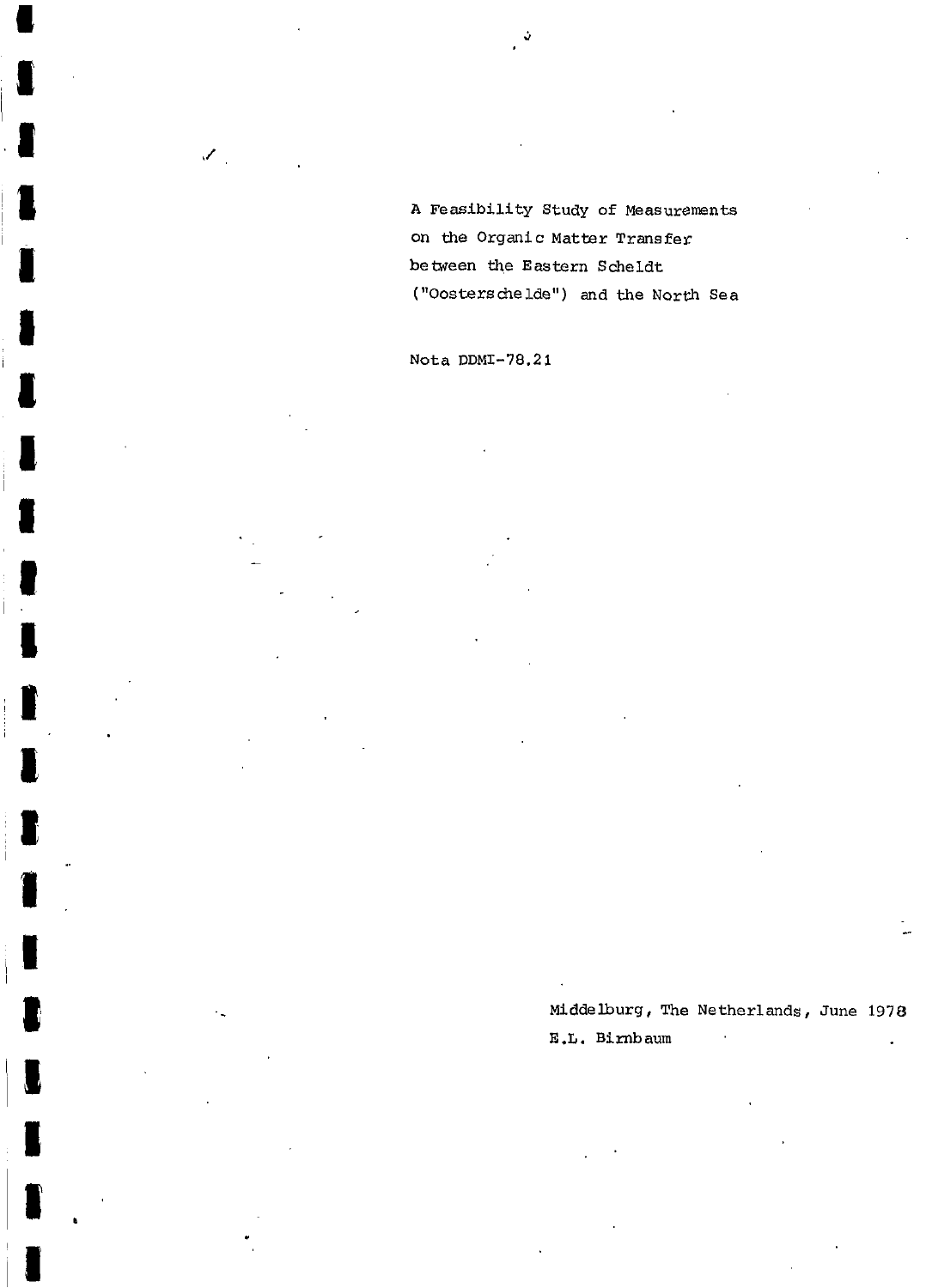# rijkswaterstaat

**deltadienst** 

**nota** *DDMI-78.21* 

**A** Feasibility Study of Measurements on the Organic Matter Transfer **tltel** : between the Eastern Scheldt ("Oosterschelde") and the North Sea **suteur(8):** E.L. Birnbaum (B.A.) **datum** : June **28, 1978** 

**bijlagen** : **<sup>3</sup>**

**I** 

**I** 

**I** 

**I** 

**I** 

**I** 

**I** 

**I** 

**I** 

**I** 

**I** 

**I** 

**I** 

**I** 

**I** 

**I** 

**I** 

**I** 

**iemenvalling** : In dit rapport worden een aantal mogelijkheden besproken voor het meten van de in- of uitvoer van organische stof naar of vanuit de Oosterschelde. Een dergelijke in- of uitvoer vertegenwoordigt een nutriëntenstroom die van groot belang kan zijn voor een estuarium en het kwantificeren daarvan zou het inzicht in een dergelijk ecosysteem verbeteren (Perkins **1974,** p. **152;** Bigelow et al. **1977,** pp. **201-215).** Dit geldt in het bijzonder voor **de** Oosterschelde waar de toekomstige in- of uitvoer van organische stof gewijzigd kan worden door een stormvloedkering (Bigelow et al. **1977,** pp. **201-2151,** 

> In tweede instantie, kan een dergelijke meting gebruikt worden **voor** het ijken van het Polano model, een ecologisch model van de Oosterschelde ontwikkeld door de "Rand Corporation" en de Deltadienst (Bigelow et al. **1977).**  Een van de modeluitkomsten, gebaseerd Òp de voedselbehoefte van bodemdieren en de voedselproduktie binnen de Oosterschelde, is een gemiddelde invoer van 700 ton organische stof per **24** uur. Een onafhankelijke meting van de werkelijke invoer kan dus gebruikt worden om het model te kalibreren.

Een van de mogelijke meetmethoden wordt verder onderzocht en geëvalueerd aan de hand van een aantal verkennende veldmetingen. De resultaten hiervan suggereren dat het wellicht mogelijk zal zijn een invoer te meten van de orde grootte voorspeld door het Polano model m.b.v. de gebruikte methode.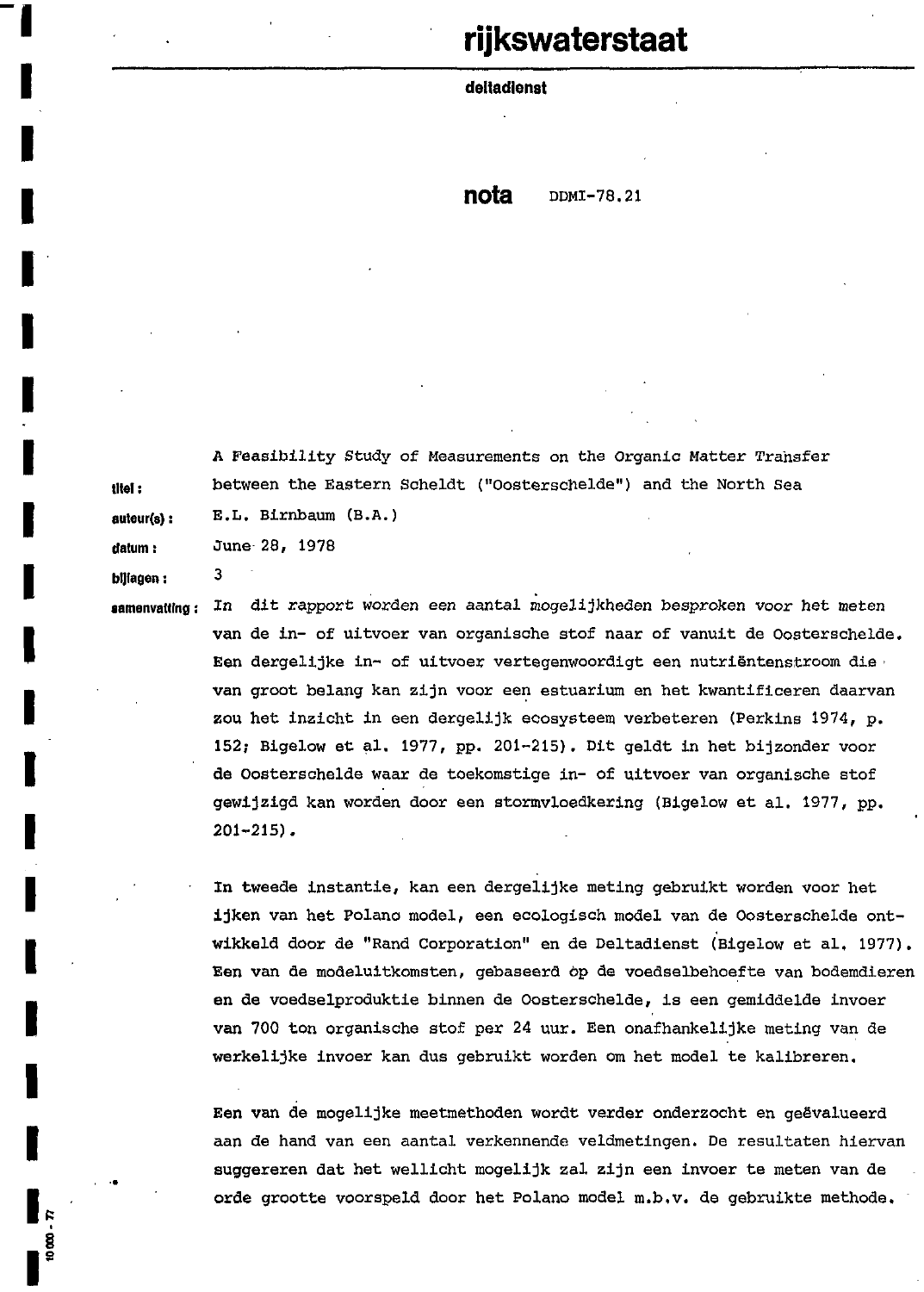Een aantal praktische problemen, zoals het tijdstip van de metingen in relatie tot het getij, monstername bij slecht weer, en het aantal beschikbare schepen zouden nader onderzocht moeten worden voordat een uitgebreider serie van metingen ondernomen kan worden.

# Summary

**I** 

**I** 

i

i

**I** 

**i** 

**I** 

**1** 

**I** 

The purpose of **this** paper **is** to examine the feasibility of measuring an import or export of organic matter int0 or from the Eastern Scheldt, The nutrient load represented by an **in** or outflow of organic matter can be of great significance for **an** estuarine system and its measurement should contribute to the understanding of such a system (Perkins 1974, p. 152; Bigelow et al. 1977, pp. 201-215). This **is** especially true for the Eastern Scheldt where a projecteed *storm* surge barrier **in** the tidal entrance wil1 modify the future in or outflow of organic matter (Bigelow et al. 1977, pp. **201-215).** 

Such a measurement would, in addition, serve as a check on the Polano model, an ecological model for the **Eastern** Scheldt recently developed **as** a result of cooperation between the Rand Corporation and the Deltadepartment gf "Rijkswaterstaat" (Bigelow et ai. 1977). One of the model outputs, based on the food requirements of the benthic community (mainly cockles and mussels) and the food production in the estuary **is** a mean net import of organic matter equal to **ca** 700 metric tons per 24 hours. **An** independent measurement of **this** import would serve as a check on the mode 1.

In **this** report a number of approaches in the literature are reviewed which might be used to measure the net transfer of organic matter. me approach **is** treated **in** mre detail and serves as the basis for **an** initia1 series of field measurements carried out to test **the**  feasibility of the approach. The **results** of these field measurements suggest that it **is** probably feasible to ,measure an import of the order of magnitude predicted by the **Polano** model using the method outlined. Some practical problems, such as timing of the measurements, rough weather, the number of available ships and equipment would have to be considered in more detail before a series of measurements could be carried out,

 $-2-$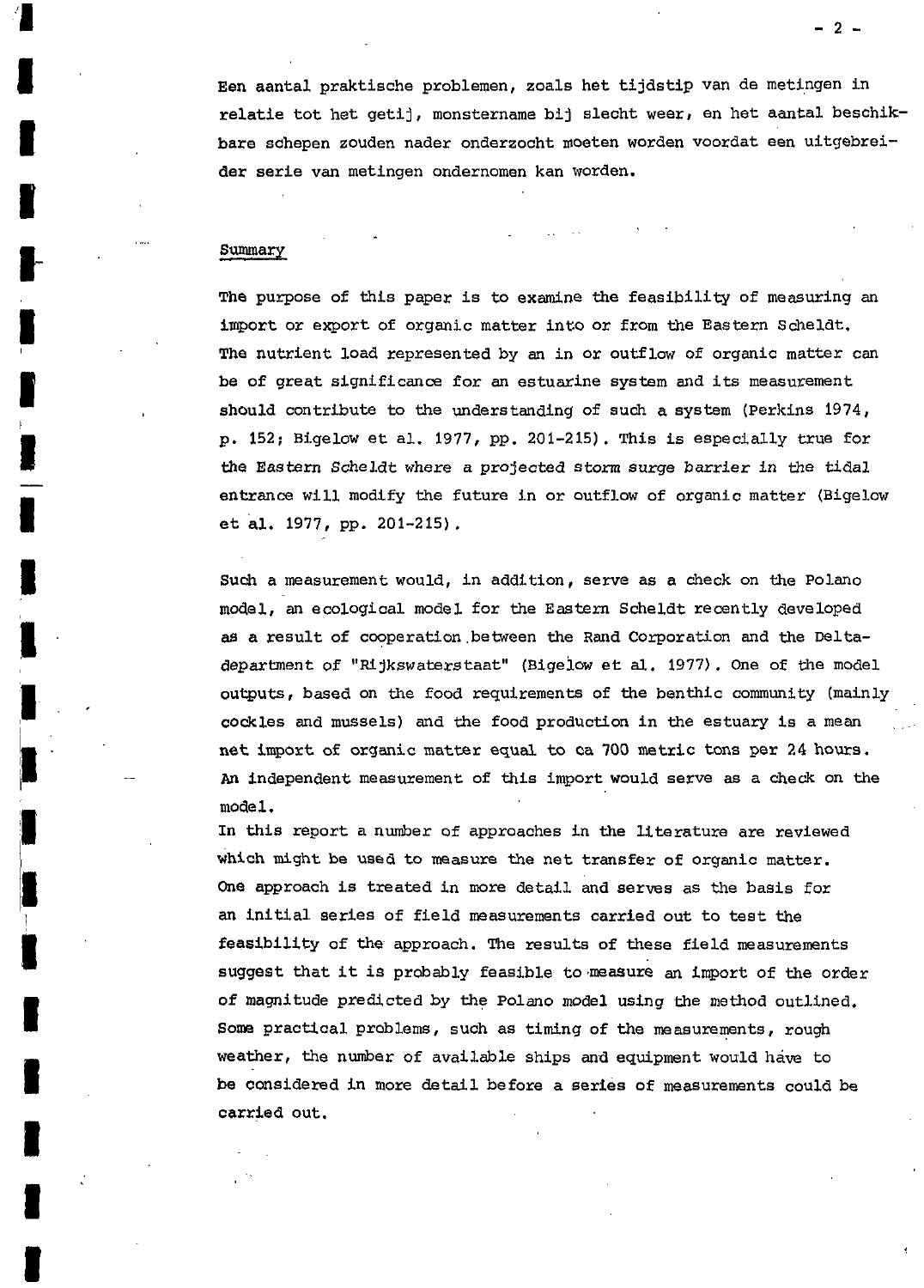# CONTENTS

Summary

**I** 

**P** 

|                           |                                    |                  | 1. Definition of the system                                       | 4                 |  |
|---------------------------|------------------------------------|------------------|-------------------------------------------------------------------|-------------------|--|
| $\overline{\mathbf{2}}$ . | Alternative methods of measurement |                  |                                                                   |                   |  |
|                           |                                    |                  | 2.1. Indirect measurements                                        | 6                 |  |
|                           |                                    |                  | 2.2. Direct measurements                                          | 8                 |  |
| 3.                        |                                    |                  | Initial series of field measurements                              | 10                |  |
|                           | 3.1.                               |                  | Methods and materials                                             | 10                |  |
|                           |                                    | 3.2. Results     |                                                                   | $12 \overline{2}$ |  |
|                           | 3.3. Discussion of results         |                  |                                                                   |                   |  |
|                           |                                    |                  | 3.4. Discussion of sampling method                                | 13                |  |
| 4.                        |                                    | Conclusions      |                                                                   | 15                |  |
|                           |                                    | Acknowledgements |                                                                   | 16                |  |
|                           |                                    | Literature       | t.                                                                | 16                |  |
|                           |                                    |                  | Appendix 1 Predicted and measured flows in the<br>tidal entrances | 17                |  |
|                           |                                    |                  | Appendix 2 Depth profiles of tidal current in a<br>tidal entrance | 21                |  |
|                           |                                    |                  | Appendix 3 Cost estimate for a series of measurements             | 22                |  |

 $3 -$ 

 $\underline{\mathbf{p}}$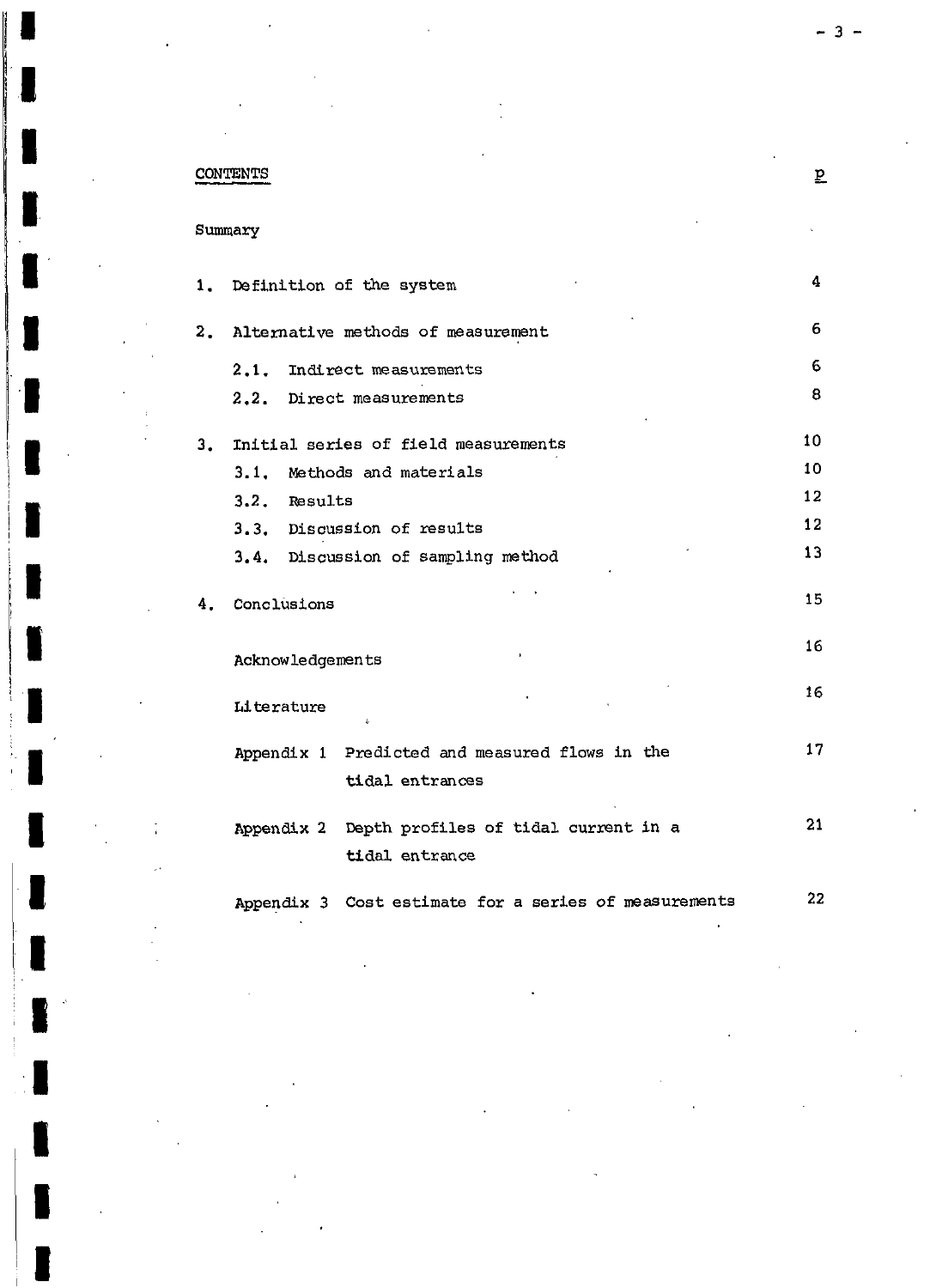The Eastern Scheldt is a well mixed estuary with an average depth of 8 m and an area of 480  $km^2$  in the southwestern region of the Netherlands  $(see Fig. 1).$ 

Eastern Scheldt region Fia. -1.



Ca 1.1 x 10<sup>9</sup>  $m^3$  of water move in and out of the estuary per mean tidal cycle. Since construction of the Volkerak dam was completed in 1969 the influence of river water discharged by the Rhine and the Meuse has been greatly reduced (average present inflow of river water through the Volkerak sluice gates is  $15-40 \frac{3}{s}$ ; The total salinity varies between 18 and 34 grams per liter, the lower values being found only in the vicinity of the Volkerak sluices.

The flows of organic matter into and out of the estuary are outlined in Fig. 2. Flows resulting from rainfall, sewage discharge, and discharge of water through the Volkerak dam are considered too small to be sig-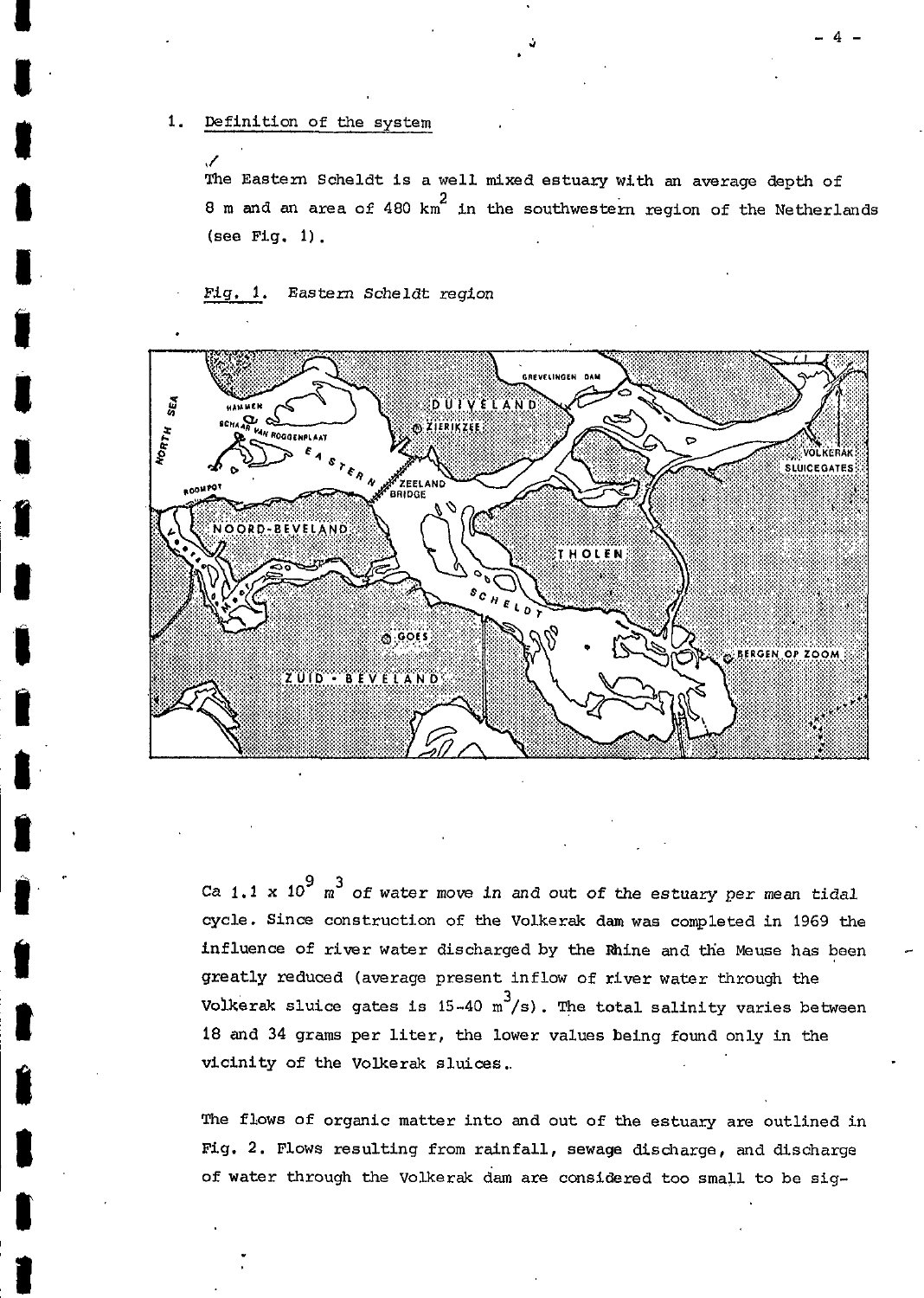nificant and are not represented.

./

**a** 

**1** 

**1** 

**1** 

**I** 

**1** 

**f** 

**'8** 

**I** 

Fig. 2. Flows *of* organic matter to and from the estuary



- Let  $0 =$  concentration of organic matter, particulate as well as dissolved, in the water of the estuary
	- $V = volume$  of estuary
	- $t = time$

 $I =$  import of organic matter into the estuary from sea via tidal exchange

**E** = export of organic matter from the estuary to sea via<br>tidal exchange

- $M =$  mineralization of organic matter by organisms in estuary
- **P** = primary production of organic matter in estuary
- $K =$  consumption of organic matter by benthic organisms in estuary
- **R** = input *of* organic matter due to resuspension of bottom material in estuary
- $S =$  loss of organic matter due to sedimentation in estuary

A mass balance for organic matter can be written as follows:

do dt (1)  $\longrightarrow$  **x**  $V = I - E + P + R - M - K - S$ 

For the sake of simplicity the various forms of organic matter (particular, dissolved, colloidal) have been lumped together. The term **P** and K can be roughly estimated from presently available data. The terms M and  $R - S$ , though difficult to measure, can be important and deserve attention. This report concerns itself with the measurement of I and E.  $\checkmark$ 

**-5-**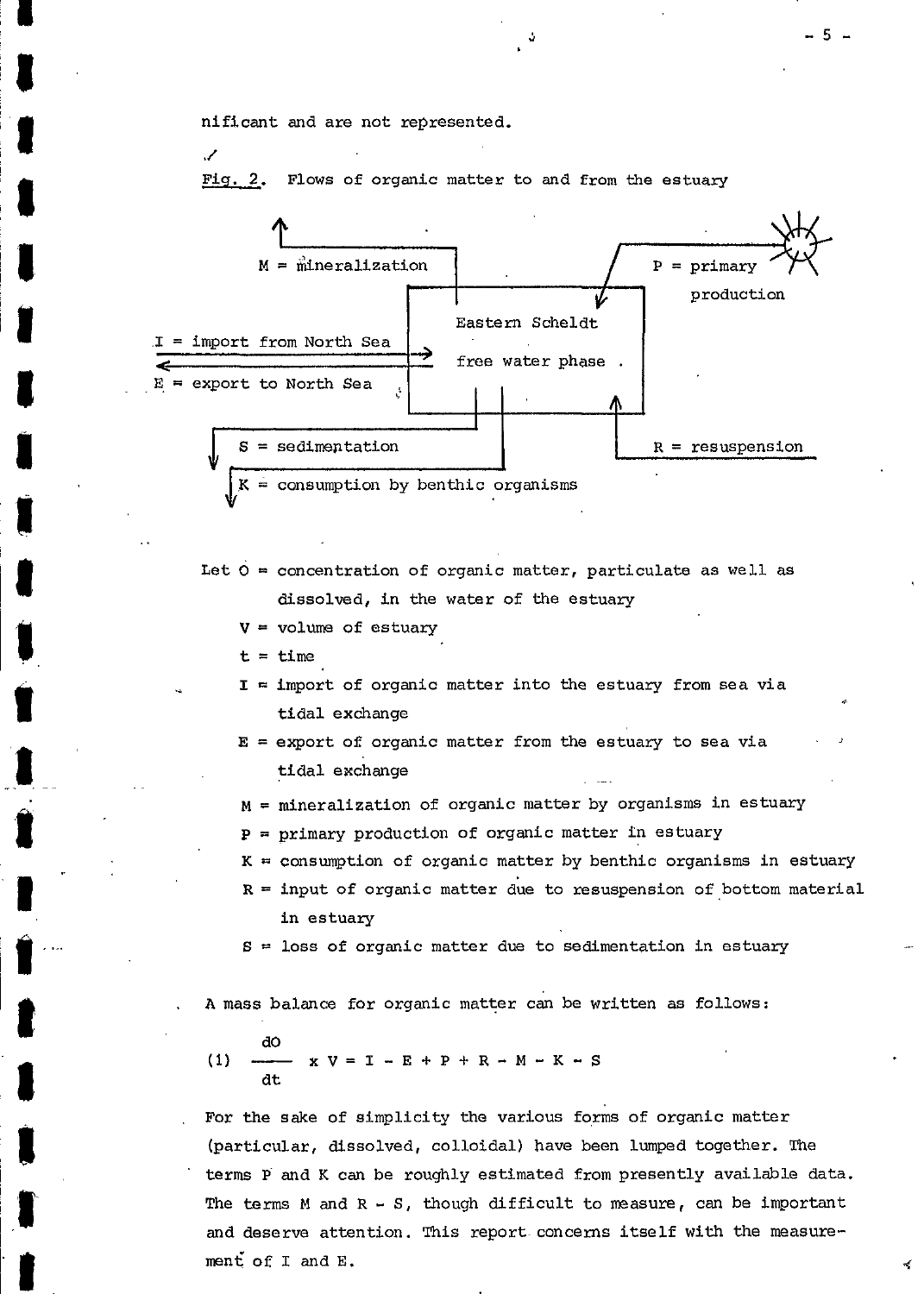## 2. Alternative methods of measurement

# *4*  2.1. Indirect measurements

**a** 

Postma (1961) postulates a tidal mechanism for the transport of suspended matter from the mouth of a tidal inlet towards the interior and presents field measurements in support of this mechanism. **The** tidal inlet considered, the "Dantzig Gat" in the "Wadden Zee", is, like the Eastern Scheldt, we11 mixed and not subject to any significant influence from river water. According to Postma, this mechanism is responsible for maintaining the much higher concentrations of suspended matter found within the "Dantzig Gat" in comparison to the open sea outside. He **uses** masured values for the average concentration of suspended matter over a number of sampling points within the estuary as wel1 as outside *the* inlet together with values for the average tidal water exchange to calculate the mean **locs**  of suspended matter from the inlet due to tidal exchange. Suspended matter **is** also removed from the estuary by deposition *on* the mud flats. In order to maintain the higher concentrations inside the inlet, active transport would have to counterbalance these lossec. **A** summary of his results is given in Table 1.

#### **Tab16** 1. Smary of Postma's results for *the* "Dantzig Gat"

| Loss of suspended matter (smaller than 64 microns) from the                                                                                                                                                                                                                                                                                                                                                                                                                                                                                                                                                                                                                                                     |  |  |  |  |  |  |  |
|-----------------------------------------------------------------------------------------------------------------------------------------------------------------------------------------------------------------------------------------------------------------------------------------------------------------------------------------------------------------------------------------------------------------------------------------------------------------------------------------------------------------------------------------------------------------------------------------------------------------------------------------------------------------------------------------------------------------|--|--|--|--|--|--|--|
| estuary due to tidal exchange = $E$ x (C <sub>1</sub> - C <sub>2</sub> )                                                                                                                                                                                                                                                                                                                                                                                                                                                                                                                                                                                                                                        |  |  |  |  |  |  |  |
| = 5.6 x 10 <sup>7</sup> m <sup>3</sup> x (75 - 30) mg/1 = $\frac{25 \times 10^5 \text{ kg per tide}}{25 \times 10^5 \text{ kg per tide}}$                                                                                                                                                                                                                                                                                                                                                                                                                                                                                                                                                                       |  |  |  |  |  |  |  |
| where $E = average$ tidal exchange                                                                                                                                                                                                                                                                                                                                                                                                                                                                                                                                                                                                                                                                              |  |  |  |  |  |  |  |
| $C_1$ = average content of suspended matter ( $64/M$ ) in estuary                                                                                                                                                                                                                                                                                                                                                                                                                                                                                                                                                                                                                                               |  |  |  |  |  |  |  |
| $\mathbb{C}_2^{\mathfrak{m}} \qquad \overset{\text{II}}{\longrightarrow} \qquad \overset{\text{II}}{\longrightarrow} \qquad \overset{\text{II}}{\longrightarrow} \qquad \overset{\text{II}}{\longrightarrow} \qquad \overset{\text{II}}{\longrightarrow} \qquad \overset{\text{II}}{\longrightarrow} \qquad \overset{\text{II}}{\longrightarrow} \qquad \overset{\text{II}}{\longrightarrow} \qquad \overset{\text{II}}{\longrightarrow} \qquad \overset{\text{II}}{\longrightarrow} \qquad \overset{\text{II}}{\longrightarrow} \qquad \overset{\text{II}}{\longrightarrow} \qquad \overset{\text{II}}{\longrightarrow} \qquad \overset{\text{II}}{\longrightarrow} \qquad \overset{\text{$<br>outside estuary |  |  |  |  |  |  |  |
| Loss of suspended matter $(64\mu)$ due to deposition on                                                                                                                                                                                                                                                                                                                                                                                                                                                                                                                                                                                                                                                         |  |  |  |  |  |  |  |
| mud flats near the shore = $2 \times 10^5$ kg per tide                                                                                                                                                                                                                                                                                                                                                                                                                                                                                                                                                                                                                                                          |  |  |  |  |  |  |  |
| Gain of suspended matter $(5.64,\mathcal{U})$ due to active transport                                                                                                                                                                                                                                                                                                                                                                                                                                                                                                                                                                                                                                           |  |  |  |  |  |  |  |
| of silt in the direction of the shore $=$ sum of the losses                                                                                                                                                                                                                                                                                                                                                                                                                                                                                                                                                                                                                                                     |  |  |  |  |  |  |  |
| $= 27 \times 10^5$ kg per tide                                                                                                                                                                                                                                                                                                                                                                                                                                                                                                                                                                                                                                                                                  |  |  |  |  |  |  |  |

In effect, Postma uses a simplified version of the mass balance presented in equation (1). do/dt is assumed to be zero over the long

-6-

<sup>.</sup> To roughly convert these figures to equivalent amounts of organic matter, multiply by 0.10.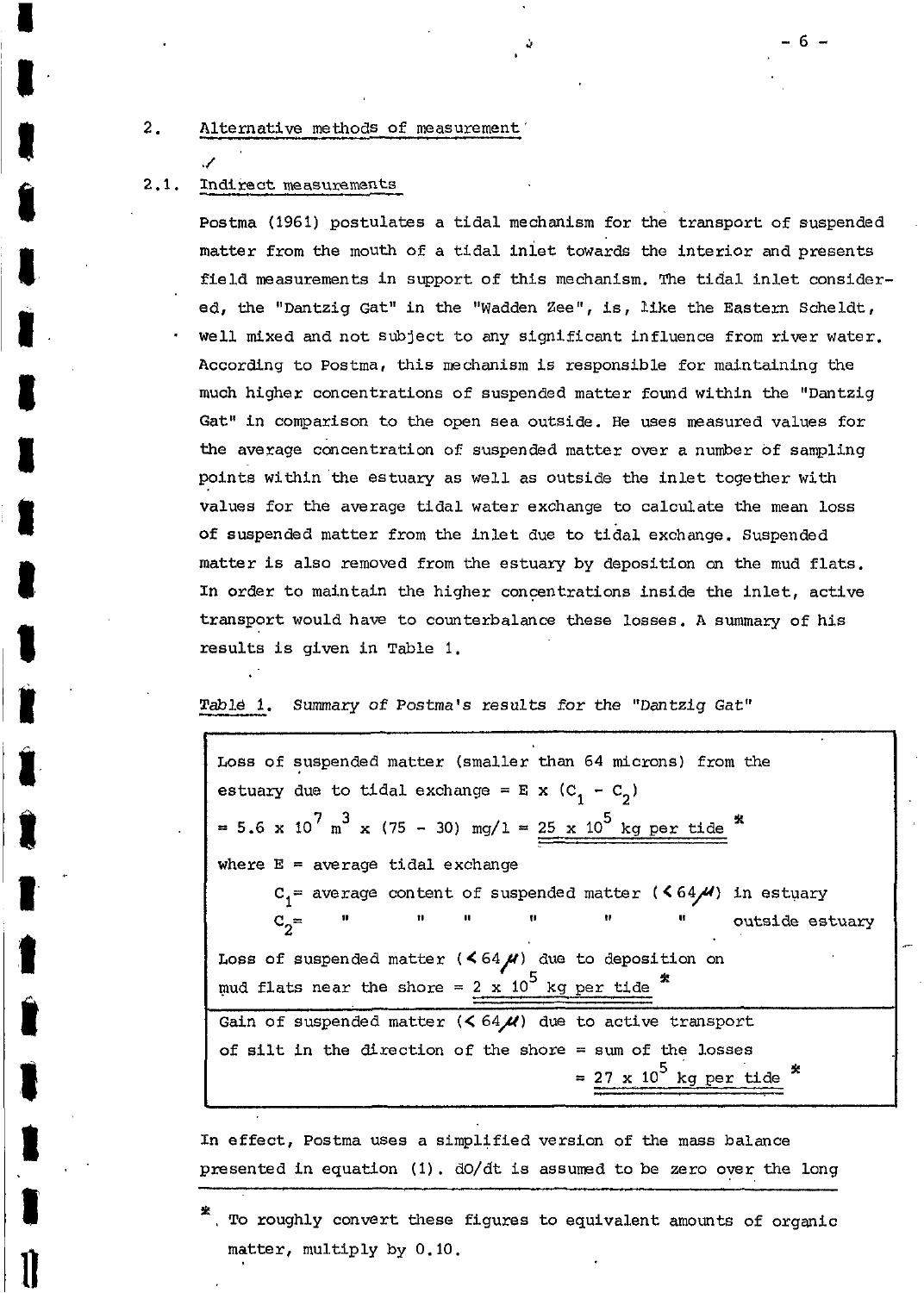run1 **S** - **R** is estimated as well'as I and E; P, M and **K** are not taken hto account.

Wolff (1975) uses Postma's method to calculate the import of particulate organic carbon from the North Sea to the Grevelingen estuary. He uses measured values for the average concentration of dissolved phosphorus at three points wel1 within the estuary and at two points in the mouth, . and values for the average tidal exchange to calculate the average **loss of** äissolved phosphorus from the estuary to the sea per tidal cycle. He assumes that an equal amount of particulate phosphorus must enter the estuary from the North Sea to counterbalance the losses of dissolved phosphorus from the estuary. Use of a conversion factor for P and C enables him to calculate the import **of** pqrticulate carbon as 31to45 metric tons per tide (this is equivalent to 62 to 90 tons of organic matter per tide).

**lt** 

li

**1** 

:<br>!<br>.

**<sup>A</sup>**great advantage to this type of approach is that the necessary field measurements can be made at regular intervals and are easily combined with other programs. The accuracy and reliability of the method are rather difficult to estimate.

*An* approach similar to that of Postma (1961) may be wed to estimate the net import,  $I - E$ , of organic matter for the Eastern Scheldt. The average cohcentration of organic matter (to simplify the discussion we will limit ourselves to particulate matter  $\geq 0.5$  , the method described applies equally well to colloidal and dissolved matter) over a large number of points within the estuary, which we call  $\overline{C}_i$ , as well as the average concentration just outside the inlet, which we call  $\overline{C}_0$ , have<br>to be determined If  $G = \text{mean}$  tidal exchange, then  $G \times (\overline{G}) = \overline{G}$   $) = T$ to be determined. If G = mean tidal exchange, then G x  $(\overline{C}_0 - \overline{C}_1) = I - E$ or the net import per mean tidal exchange. For the Eastern Scheldt  $G = ca \ 2.2 \times 10^7 \text{ m}^3$  or 2% (this is a rough estimate for the estuary as a whole) . If I - E is equal to 350 tons per tidal exchange, as predicted by the Polano model, then  $\overline{c}_{o} - \overline{c}_{\dot{x}}$  should be ca 16 mg/l as organic matter, or 160 mg/l as total suspended matter (assuming 10% of suspended matter ' to be organic; see Manuels and Postma 1974). In "Slib in **do** Deltawateren" (1976) the values for  $\overline{C}_{0}$  and  $\overline{C}_{1}$  are estimated at ca 60 and ca 30 mg/l<br>suspended matter (< 50 **4)**  $\overline{C}_{1}$  =  $\overline{C}_{1}$  is then ca 30 mg/l suspended matte suspended matter  $($   $\leq$  50 $\overline{u}$ ).  $\overline{C}_{o}$  -  $\overline{C}_{i}$  is then ca 30 mg/1 suspended matter, or ca **3** mg/l organic matter, which results in a net import **of** only ca 140 tons organic matter per 24 hours for the Eastern Scheldt. If, however,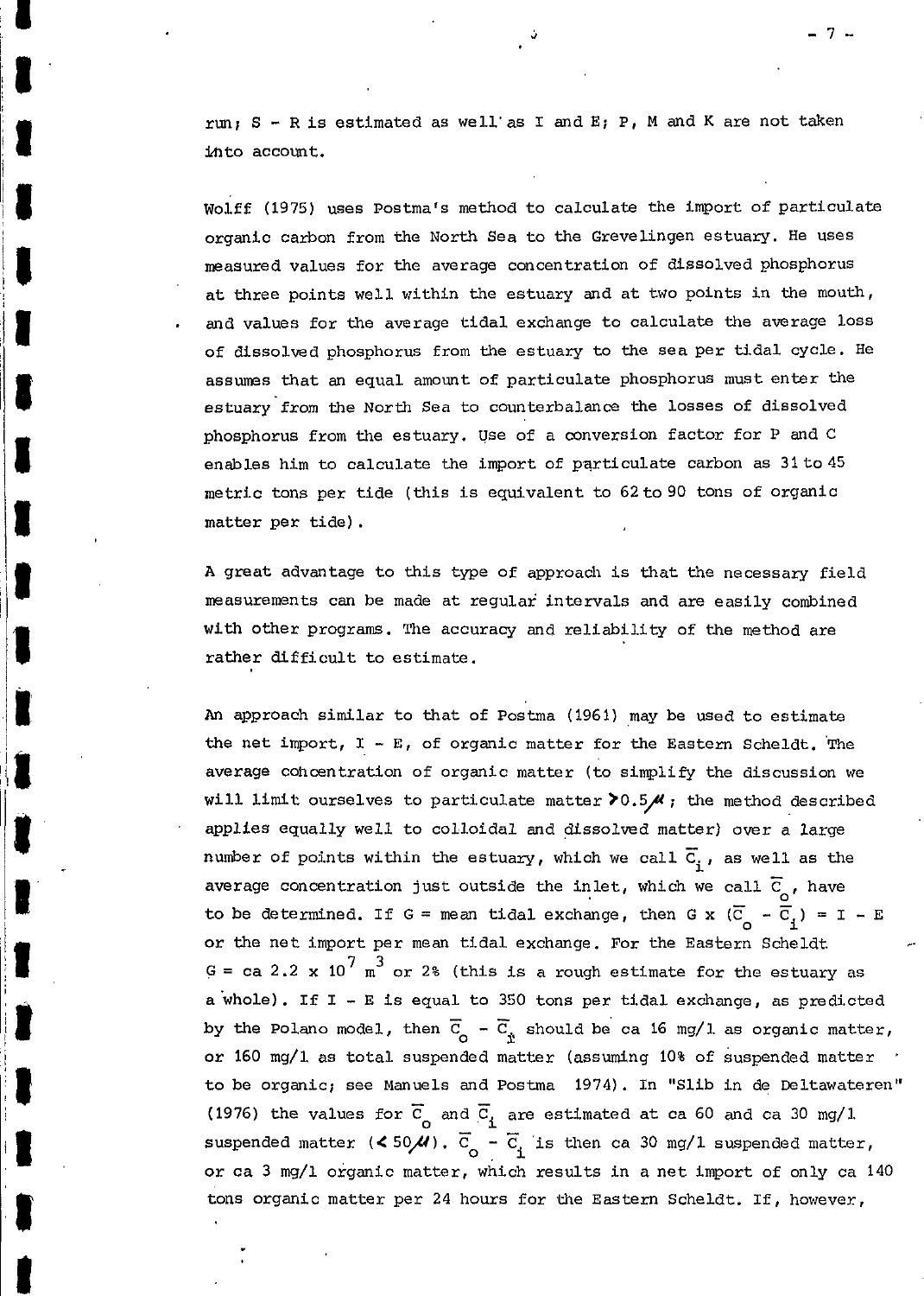we assume that 50% of the suspended matter is organic, as reported in<br>"Slib in de Deltawateren" (1976), then  $\overline{C}$  =  $\overline{C}$  is ca.15 mg/1 with as "Slib in de Deltawateren" (1976), then  $\overline{C}_g - \overline{C}_i$  is ca 15 mg/1 with as ,/ result a net import of ca 700 tons organic matter per 24 hours. **This**  agrees wel1 with the prediction of the Polano model.

One of the difficulties in this approach is that the mean tidal exchange differs for different parts of the Eastern Scheldt. Also, the values of  $\overline{G}$  and  $\overline{G}$  mentioned shows are based on measurements during fairly salm C and Ei mentioned above are based on measurements during fairly calm *O*  weather and not during storms. The accuracy of the calculations is therefore likely to be rather poor.

# 2.2. Direct measurements

.

*8* 

**I** 

*t* 

**I** 

**1** 

**I** 

**I** 

**1** 

**I** 

**1** 

**I** 

**a** 

**1** 

**1** 

**I** 

**1** 

**1** 

**I** 

**I** 

Terwindt (1967) estimates the transport of suspended matter in a rather direct fashion. He states that "Mud discharge across an imaginary line equals the product of the volume of water flowing across the line and the mud content of the water. The're is a definite mud discharge if the product is larger for one tidal current direction than it is for the opposite". In this manncr he estimated the net amomit of mud (suspended matter with an equivalent diameter of less than 50 microns) transported annually int0 the **"Zak** van Bergen op Zoom" (easternmost region of the Eastern Scheldt) from the rest of the estuary to be ca 300 metric tons per tidal cycle. Assuming 10% of the mud to be organic material gives a net transport of ca 30 tons of organic matter per tidal cycle. In the same way the net transport from the Eastern Scheldt through the "Keeten" was estimated at ca 3000 metric tons of mud or ca 300 tons of organic matter per tidal cycle.

Using the same approach it should be possible to estimate the net transport of organic matter from the North Sea int0 the Eastern Scheldt. The only data required are the average tidal flows and the average concentration of organic matter in the flood and ebb waters in the entrance *to* the ectuary. *An example* of **such** a series of measurements is reported by Kleinjan (1934). He conducted masuremnts during a period of 15 days along a transect from Breskens to Flushing in the entrance of the Western Scheldt and determined the average content of suspended matter at flood and ebb tide.

\_-

8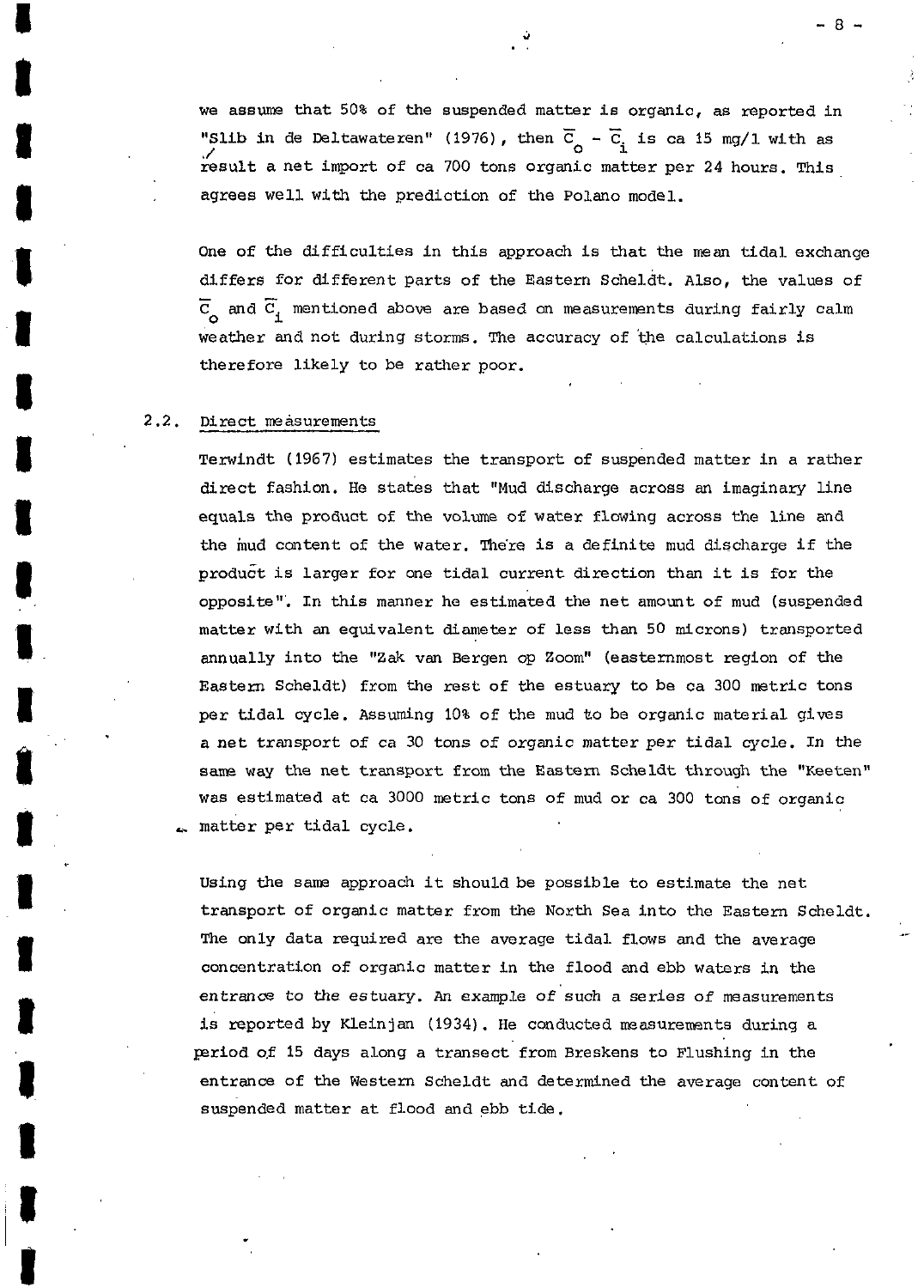Although the approach is the most direct one, there are a number of practica1 difficulties involved. Water from the North Sea enters the Eastern Scheldt through three tidal channels. Measurements would **thus**  have to be made in at least three places during the course of a tidal cycle. At least three ships will be necessary for more than 13 hours for each series of measurements. The concentration of organic matter will most likely vary with depth (see Postma 1961), making it necessary to take samples from several depths. The flow of water will also vary with depth, further complicating the calculations. During rough weather it **will** be difficult or impossible to remain at anchor in one place while taking samples during the tidal cycle. The estimation of flood and ebb volumes in the tidal entrance may also present difficulties. .

**I** 

**'\*I** 

**1** 

*8* 

**a** 

**I** 

**1** 

**I** 

**I** 

**I** 

**T** 

**1** 

**1** 

**I** 

**I** 

**I** 

**I** 

**I** 

**I** 

**1-** 

**i** 

*An* obvious question is whether the expected difference in organic matter content between ebb and flood water is of a magnitude which can be neasured. The mem ebb and flood **volurn'** for the Eastern Scheldt is **1.1**  $\times$  **10<sup>9</sup>** m<sup>3</sup> per tide. In order to arrive at a net import of 700 tons of organic matter per 24 hours, the difference in organic matter concentration between flood and ebb water would have to be ca 0.30 **mg/l (or** ca *O.* 15 mg/l-expressed **as** organic carbon), The average concentration of total suspended matter in the tidal entrance is ca 40 mg/l("Slib in de Eltawateren" 1976), which is equivalent **to** roughly **4** mg/i as organic carbon (manuels and Postma 1974).

In order to judge whether it is feasible to measure the organic matter concentration in flood and ebb water with the necessary degree of accuracy, a preliminary series of measurements was carried out on **August** 11, 1976, in the tidal entrance to the Eastern Scheldt.

-9-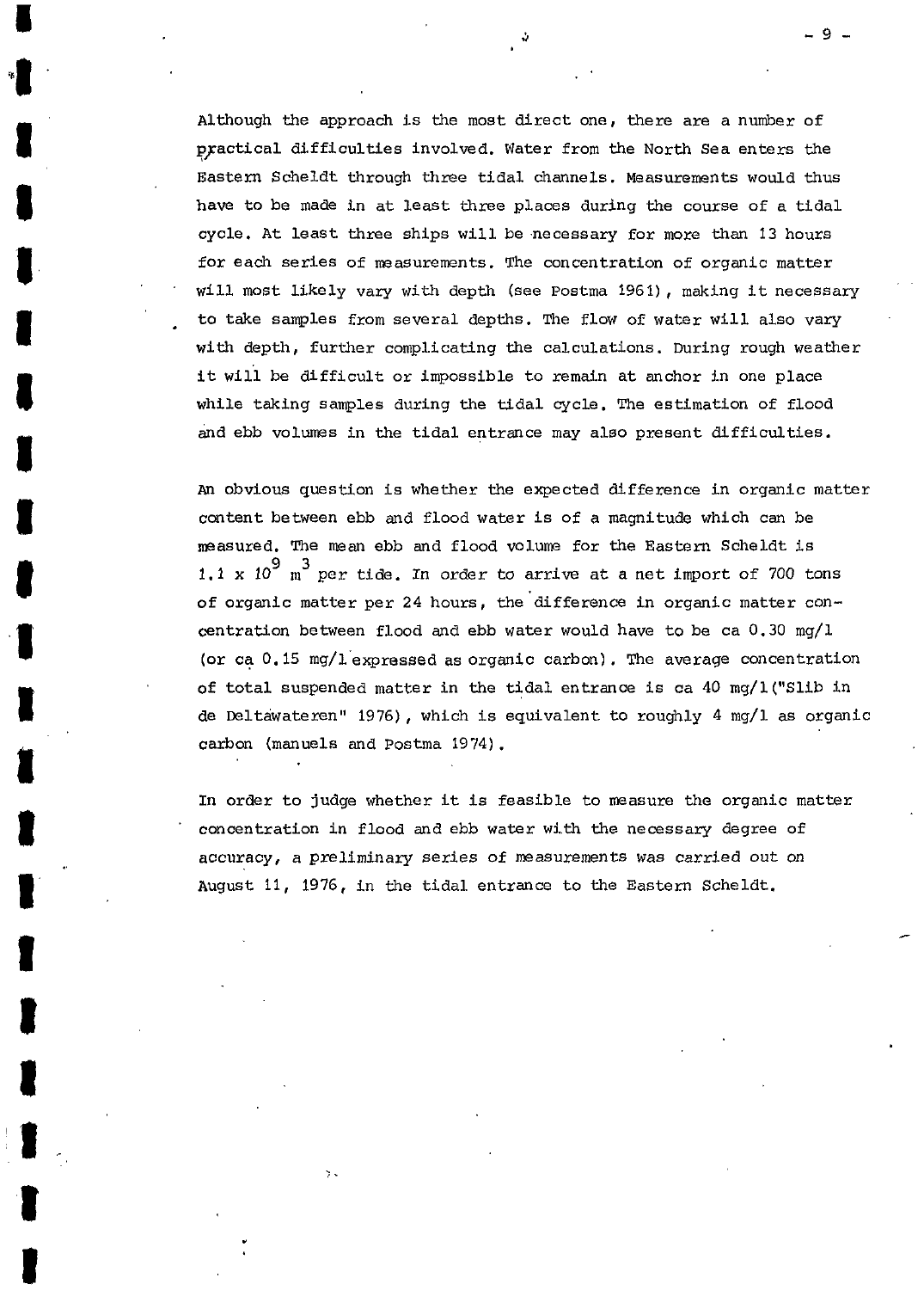## 3. Initia1 series of field measurements

# 3.1. Methods and materials

 $\mathcal{L}$ 

**1** 

**I** 

**1** 

**1** 

**I** 

**a** 

**1** 

**I** 

*t* 

**1** 

**I** 

**I** 

**I** 

**I** 

**I** 

**I** 

On August 11, 1976, the concentration of particulate carbon was determined for ebb and flood water in the three channels of the Eastern Scheldt entrance. Prior to the measurements an estimate was obtained of the expected flow through the channels over the period from low water at 10:15 until low water at 22: 30 *(see* appendix I). With the help of these estimates, integrated samples with a total volume of 25 1 were taken proportional to the flood and ebb flows in each channel. A proportional sample was composed of discrete samples taken at intervals of 30 minubs during flood or ebb. The volume of each sample varied between ca 0.5 and 5 liters and was proportional to the estimated flow in the channel at the moment of sampling. Separate integrated samples were taken over the ebb and flood tides from **3 meters** below the surface and at **twg** thirds of the total depth (17, 21, and 24 meters deep for the channels "Schaar van Rogge" , ."Hamrep", and "Roompot" respectively) .

The sampling points were situated near the deepest section of **the**  channel, where currents are strongest and vertical afferences in flow are minimal (personal communication Van der Ree, Deltadepartment, Zierikzee).

In addition, a fourth ship took proportional samples in the "Roompot", while moving around the channel, with the help of a pump whose rate of intake was continously adjusted **so** as to be proportional to the flow in the channel itself (pumping rate was between 2 and <sup>15</sup> liters per hour) .

All samples were cooled on ice and brought to the laboratory within eight hours. Subsamples of 1.0 liter were filtered through glass fibre filters (Whatman GFC, pore size = 1 micron) and the filters frozen. The filters were subsequently analyzed for chlorofyll "A" and particulate carbon. Chlorofyll "A" was determined with a spectrophotometer after grinding and extraction in acetone. Carbon was determined with a Coleman carbon analyzer.

 $\frac{3}{2}$  - 10 -

**I-**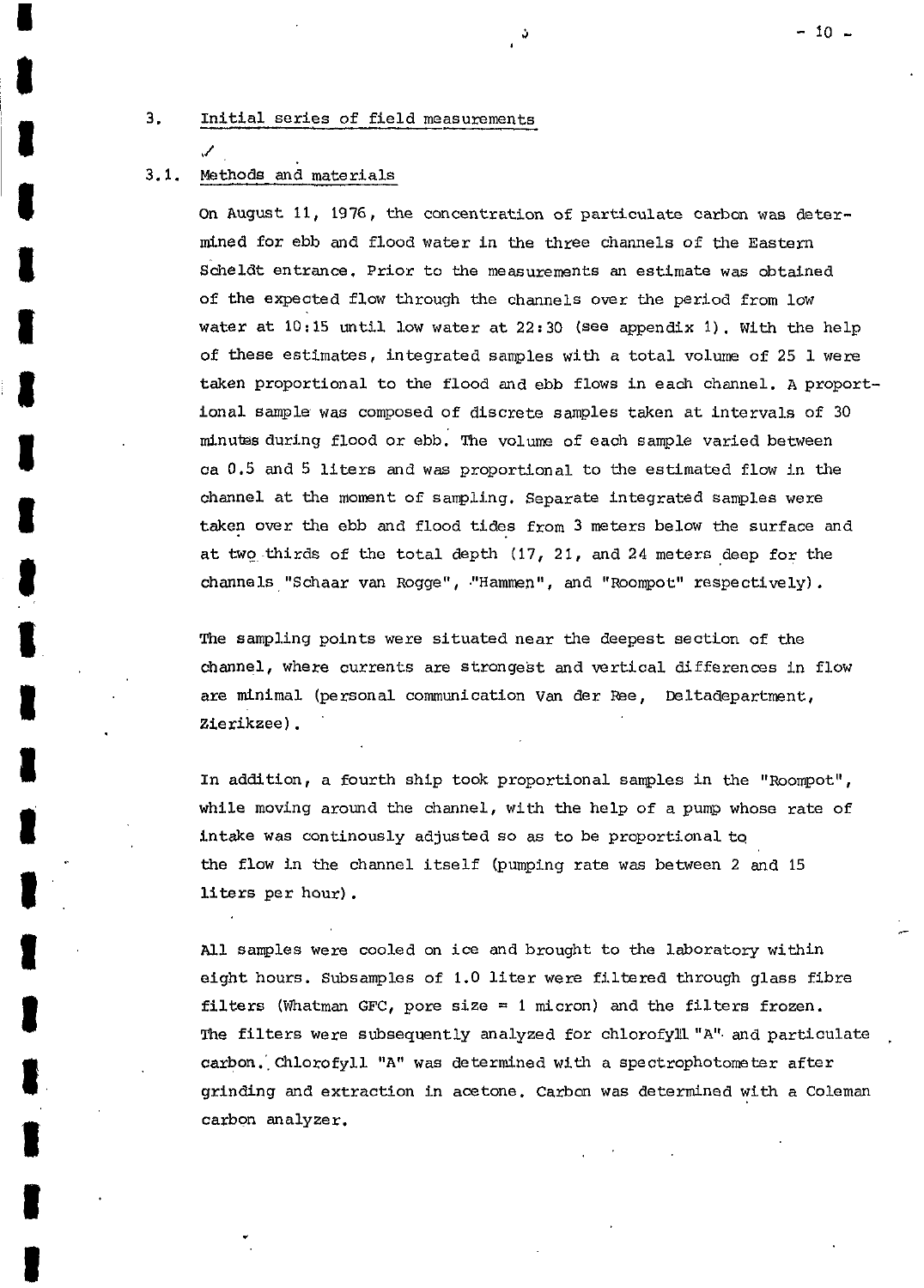Table **2.** Initia1 series of field measyrements, August 11, <sup>1976</sup>

**1** 

**1'** 

 $\mathcal{S}$ 

**I** 

**1** 

**I** 

**1** 

**1** 

**I** 

*t* 

**'I** 

**1** 

**I** 

**I** 

**I\_** 

**1** 

**1** 

**1** 

**I** 

**I** 

**I** 

**11** 

**I** 

| Sampling place          | Particulate                                                                   | Chlorofyll "A" | Transport                  | Net export            |
|-------------------------|-------------------------------------------------------------------------------|----------------|----------------------------|-----------------------|
| depth and               | organic carbon                                                                | in $mg/m^3$    | of organic                 | of partic.            |
| tidal phase             | in $mq/1$                                                                     |                | carbon in                  | organic C             |
|                         | $= C$                                                                         |                | $kgx10^6 = \overline{C}xF$ | in kgx10 <sup>6</sup> |
| 1. "Roompot" flood/ebb  | 1.40 / 1.51                                                                   | 12.0 / 18.5    |                            |                       |
| 3 meter                 |                                                                               |                | 1.12 / 1.26                | 0.14                  |
| 2. "Roompot" flood/ebb  | 1.93 / $\frac{1.86}{1.25}$                                                    | 22.0 / 19.0    |                            |                       |
| 24 meter                |                                                                               |                |                            |                       |
| 3. "Sch.v.R." flood/ebb | 1.45 / 2.35                                                                   | 22.0 / 32.5    |                            |                       |
| 3 meter                 |                                                                               |                | 0.39 / 0.79                | 0,40                  |
| 4. "Sch.v.R." flood/ebb | 1,90 / 3,10                                                                   | 16, 5 / 37.5   |                            |                       |
| 17 meter                |                                                                               |                |                            |                       |
| 5. "Hammen" flood/ebb   | $\begin{smallmatrix} 2\, .00 \ 2\, .00 \end{smallmatrix}^1$ / <sub>2.40</sub> | 25.0 / 26.5    |                            |                       |
| 3 meter,                |                                                                               |                |                            |                       |
| 6. "Hammen" flood/ebb   | 1,95 / 3,55                                                                   | 24.0 / 28.0    | 0,47 / 0,80                | 0, 33                 |
| 21 meter                |                                                                               |                |                            |                       |
| 7. "Roompot" flood/ebb  | 1.52 / 1.63                                                                   | 16.5 / 16.0    |                            |                       |
| 3 meter                 |                                                                               |                |                            |                       |
| sample taken            |                                                                               |                |                            |                       |
| continuously with       |                                                                               |                |                            |                       |
| pump while moving       |                                                                               |                |                            |                       |
| about in channel.       |                                                                               |                |                            |                       |

*J* 

Particulate organic carbon subsampled and analyzed in duplo

 $-11-$ 

.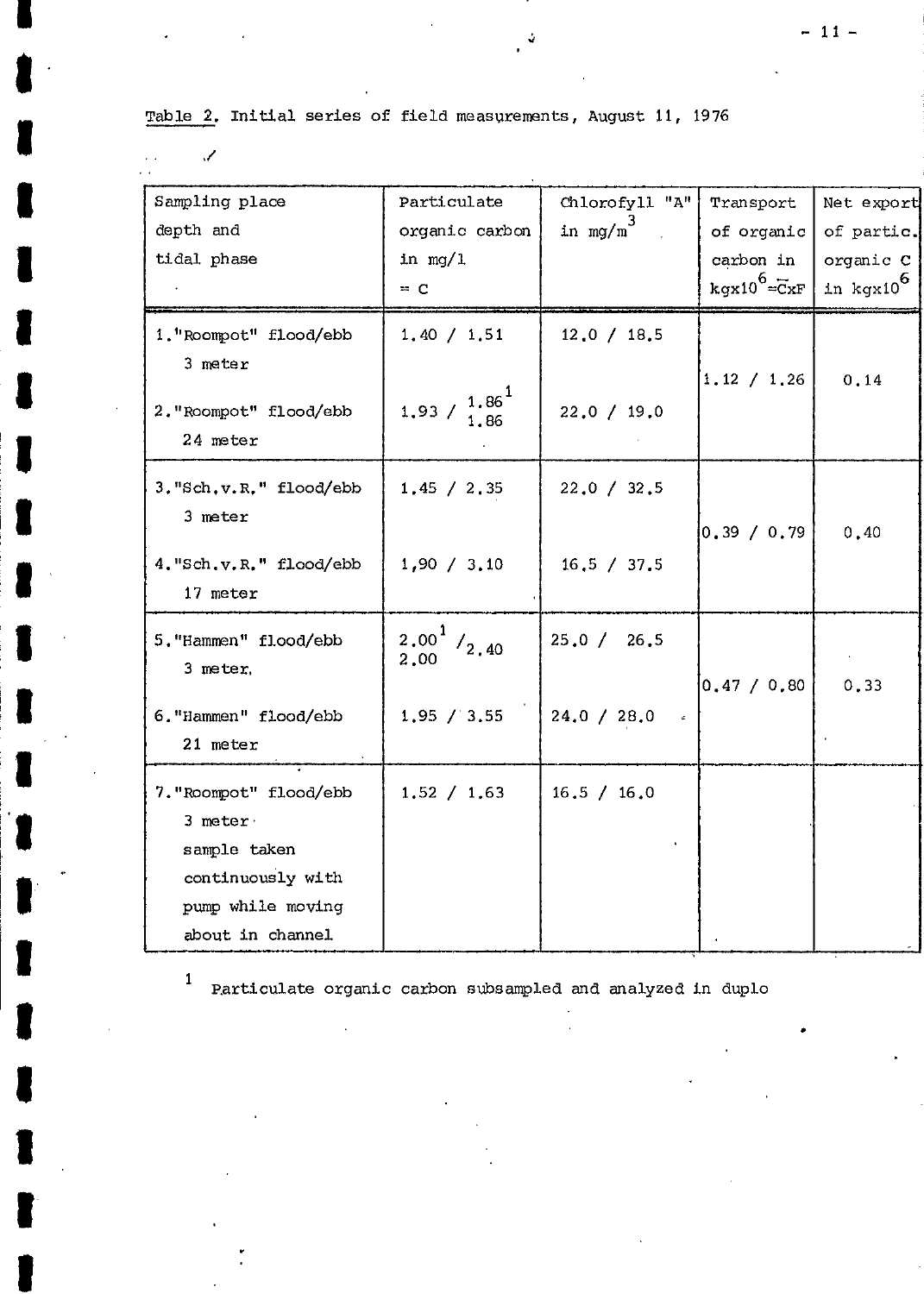**I** 

**I** 

**I** 

**1** 

**1** 

**I** 

**I** 

**1** 

**I** 

**1** 

**1** 

**I** 

**1** 

**I** 

**I** 

**I** 

**1** 

**I** 

**I** 

**I** 

:<br>!<br>.

The results of the initial series of measurements are summarized in Table **82.** 

#### 3.3. Discussion of results

.~

The values for chlorofyl1 correlate fairly wel1 with those for particulate organic carbon (correlation coefficient =  $0.76$ ). Roughly 40 to 70% of this carbon is present as fytoplankton (assuming that carbon = ca 50 x chlorofyll in fytoplankton).

Samples 4'and 9 were analyzed in duplo for particulate carbon (filtering of subsamples and carbon analysis were both done in duplo). The duplos are excellent and indicate that the precision of the carbon determination should be sufficient for our purposes (the expected difference between the mean concentration of organic carbon in ebb and flood-waters is ca  $0.15$  mg/I; see p. 9).

The sampling error involved may be considerably greater than the error in the organic carbon analysis. Cme source of error is the prediction of tidal flows over the various channels (see appendix 1, Fig. 1). The proportional sampling is based upon these estimates. The error in these estimates is roughly 8% by calm weather and 15% by rough weather (personal commmication Schaap, Deltadepartment, Zierikzee). The estimation of tidal flows at a specific point in the entrance is subject to an error of roughly 5% and 10% by calm and rough weather when based upon measurements of current velocity (Schaap). The agreement between predicted and measured flows at the sampling point in the channel was good (see appendix 1, Fig. 2). The influence of the errors in flow estimation upon the calculation of import and export can only be evaluated if the variation of organic matter concentration with time is known. If the errors are random their influence wil1 likely be small. A detailed error analysis would probably need to be done if measurements of the sort under discussion are carried out in the future.

Another source of error is the taking of samples at a fixeg point in the entrance. If the horizontal distribution of organic matter is very heterogeneous this can cause a large error. 'The good agreement between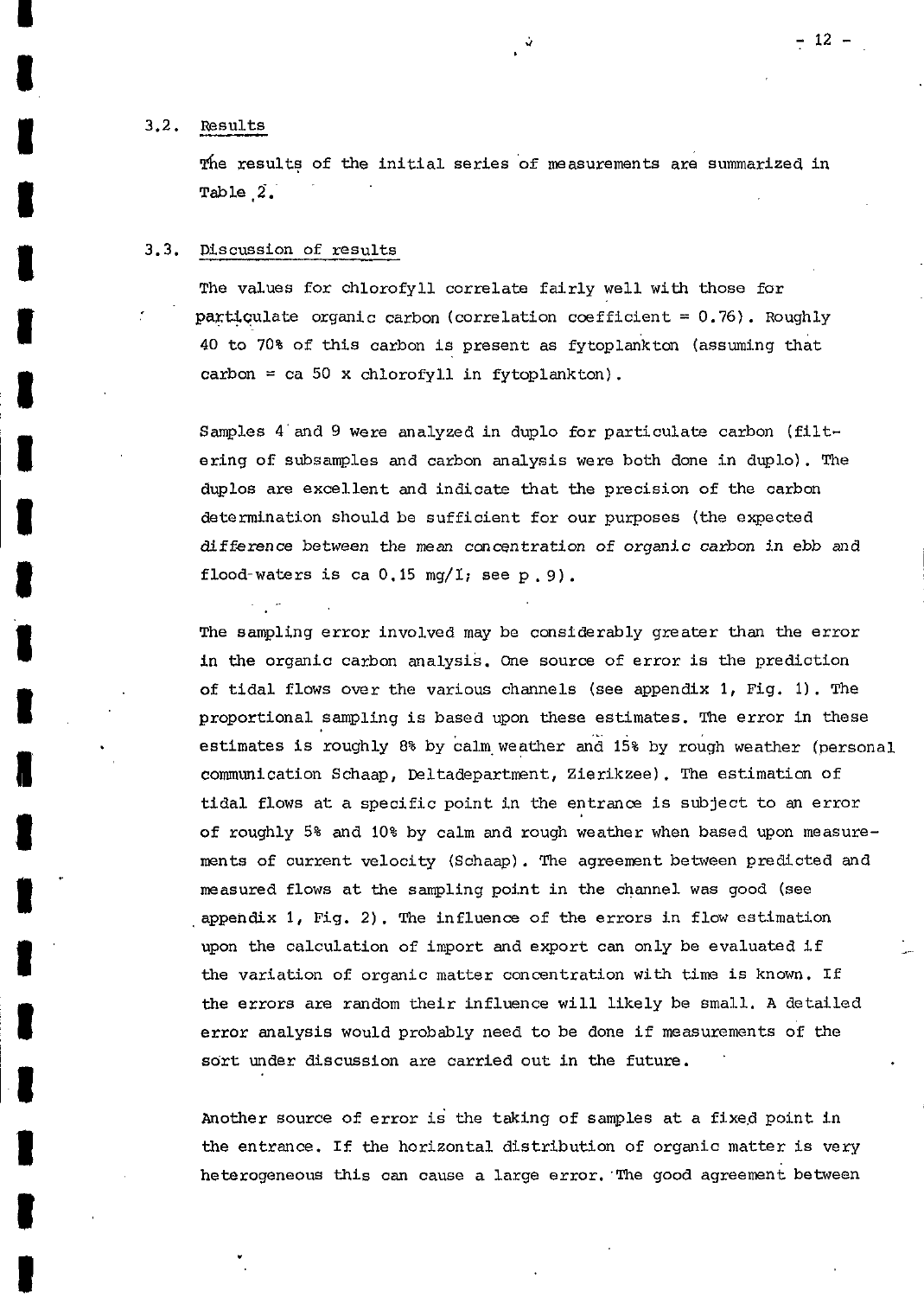between measuremnts carried out from a vessel continuously sampling and moving around the channel and from a vessel taking discrete samples near the deepest point in the channel (see 1. and 7. in Table 2) suggests that this source of error is likely to be rather small. The samples taken continuously from a moving vessel showed higher concentrations than samples taken in one place at discrete intervals  $(1.52 \text{ and } 1.63 \text{ mg/l})$  compared to 1.40 and 1.51 mg/1) but the difference between ebb and flood samples for both methods is 0.11 mg/l and it is **this** difference which is used *to* calculate the net import or export.

From Table 1 it is clear that the variation of organic matter concentration with depth large **is.** *Any* measurements of man import and export would have to be based on samples taken over at least three to four depths.

**A** number of depth profiles for current velocity masured at the sampling point in the channel "Hammen" are presented in appendix 2. mese profiles suggest that current velocity varies little with depth. A predicted average flow in the channel **over** the entire water column can then most likely be used as a basis for proportional sampling at various depths.

. The estimatcd transport of organic carbon through the various channels between 10:15 and 22:30 on August 11, 1976, **is** given in the last column of Table 2. The transport is equal to  $\overline{C}$  x F where  $\overline{C}$  = average of particulate organic carbon concentrations measured at the two sampling depths and  $F =$  tidal flow through the channel (see appendix 1). The measuremnts indicate a considerable export to the North Sea, mainly through the "Hammn" and "Schaar van Roggenplaat", which **is** seemingly **in** contradiction with the considerable import predicted by the **Polano** model. The expected import however was a mem long term value. **For** a variable such as organic carbon, subject to large seasonal fluctuations, it **is** not possible to make any long term estimates on the basis of a single series of measurements.

## 3.4. Discussion of sampling method

**I** 

**I** 

**I** 

**I** 

**I** 

**I** 

**1** 

**I** 

**1** 

**I** 

**I** 

**I** 

**1** 

**1** 

**1** 

**I** 

**1** 

**I1** 

**I** 

**I** 

**I** 

During the sampling on August 11, 1976, weather conditions were ideal, sunny with little wind. With rough weather it **is** not possible for a boat to remain at anchor in the channel. Working with a water sampler

- **13** -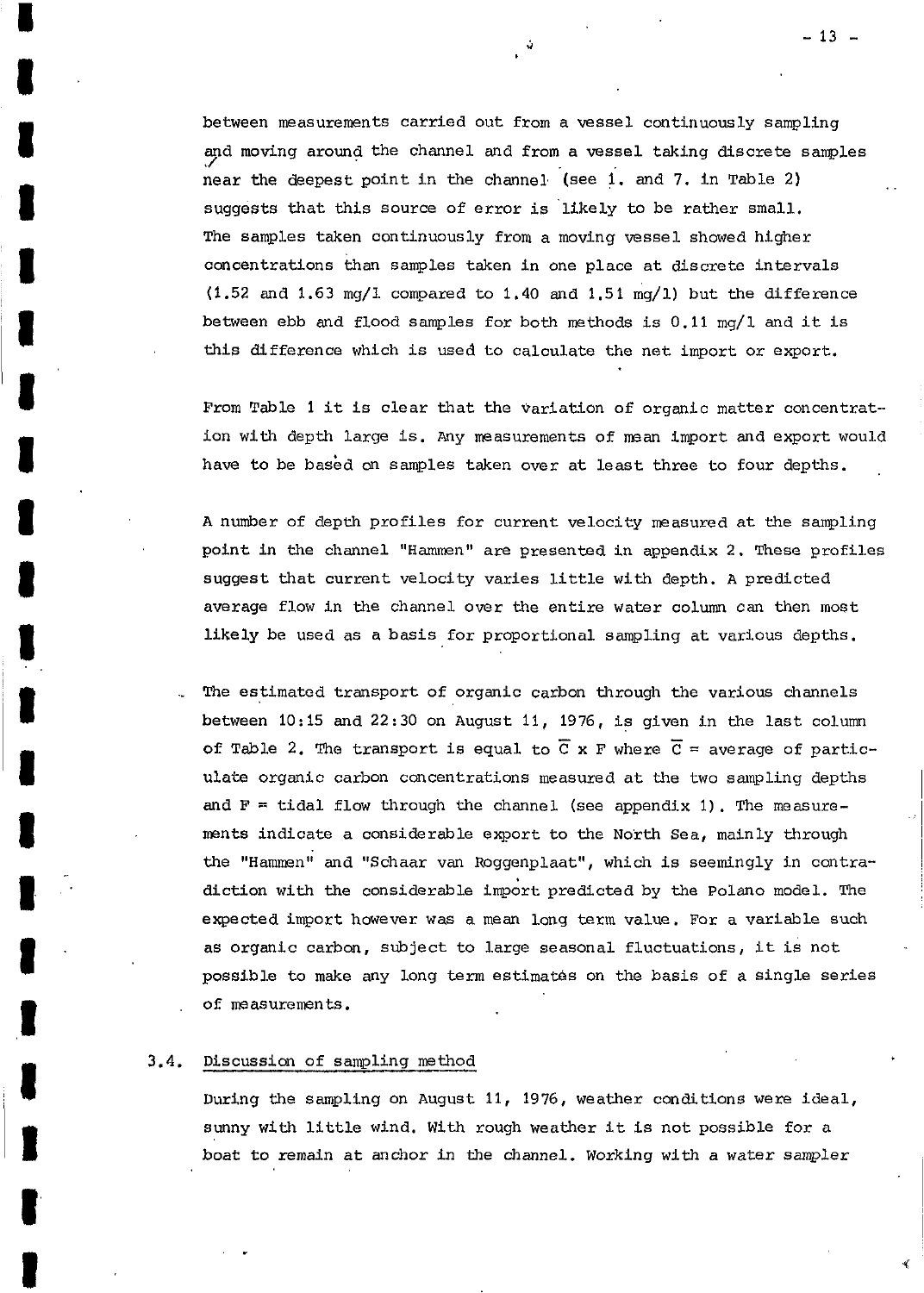*on* **deck** also becomes increasingly difficult. Since larger amunts of organic matter can be brought into suspension by wind and wave action it is advisable to make measurements also in rough weather.

**1** 

**I** 

**1** 

**I** 

**I** 

**I** 

**I** 

**I** 

**I** 

**1** 

**I** 

**I** 

**I** 

**I** 

**I** 

**I** 

**1** 

**I** 

A sampling procedure which is also operational under fairly rough conditions is the following. The boat is not anchored but moves in and out of the channel. Sample is taken continuously with a pump and the rate of intake varied proportionally with the flow in the channel. Intake of sample occurs **only** when the boat is drifting with the current. In this way no heavy Ballast weights **are** needed to maintain the intake hose at the required depth. TO obtain proprotional samples from various depths one can change the intake depth at regular intervals or **use** a number of intakes at different depths. With the latter methoä it is possible to take samples simuitaneously at different depths.

**<sup>A</sup>**practica1 problem is that the division for environmental research **of**  the Deltadepartment has only one boat equipped **for** working in cuch a fashion. At least two other boats would have to be made available and equipped on a regular basis for a series of measurements to be carried out.

**"he** cost of a.series of measurements **such** as described dove is estimated and presented in appendix **3.** 

Alternative possibilities are sampling with the help of a helicopter **(this** method is presently being tested out by the Deltadepartment, Environmental Division) or with automatic water samplers **which** remain anchored at the sampling points. **These** alternatives are likely to involve rather high costs.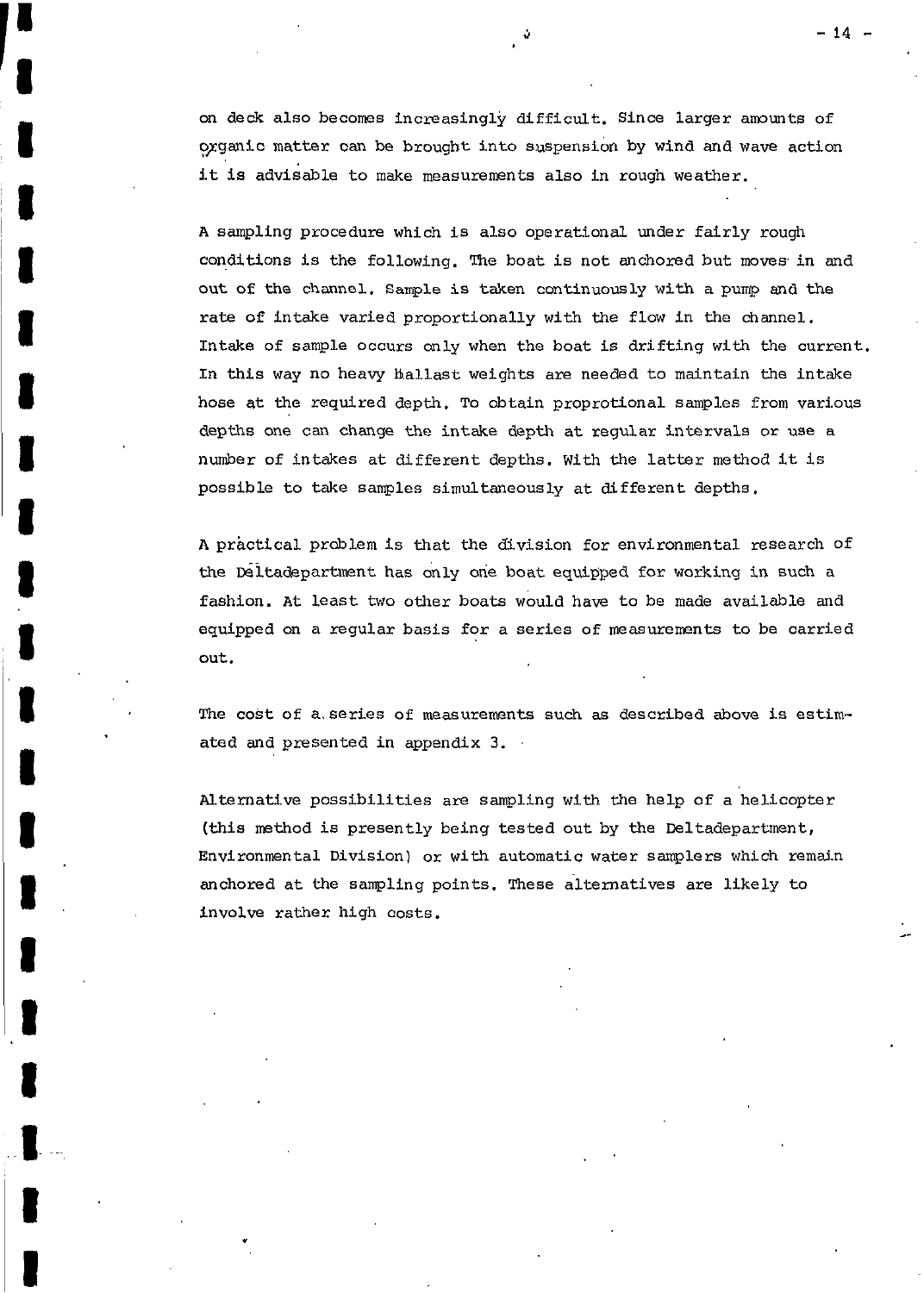# **4.** Conclusions

 $\overline{\mathscr{L}}$ 

The initial series of measurements carried out on August 11, 1976 suggest that it is probably feasible, using **the** method described, to measure a net transport of organic matter between the Eastern Scheldt and the North Sea **of** the size predicted by the Polano method (ca ,700 tons/day) . The errors involved in the laboratory analysis of samples and in collect- . ing samples in the field appear smal1 enough *60* as not to seriously interfere with the measurements.

Such problems as the desired frequency of measurement and the timing of measurements with respect to spring and neap **floods,** weather, high and low water, etc. would have to be considered before a series of measurements is actually carried out.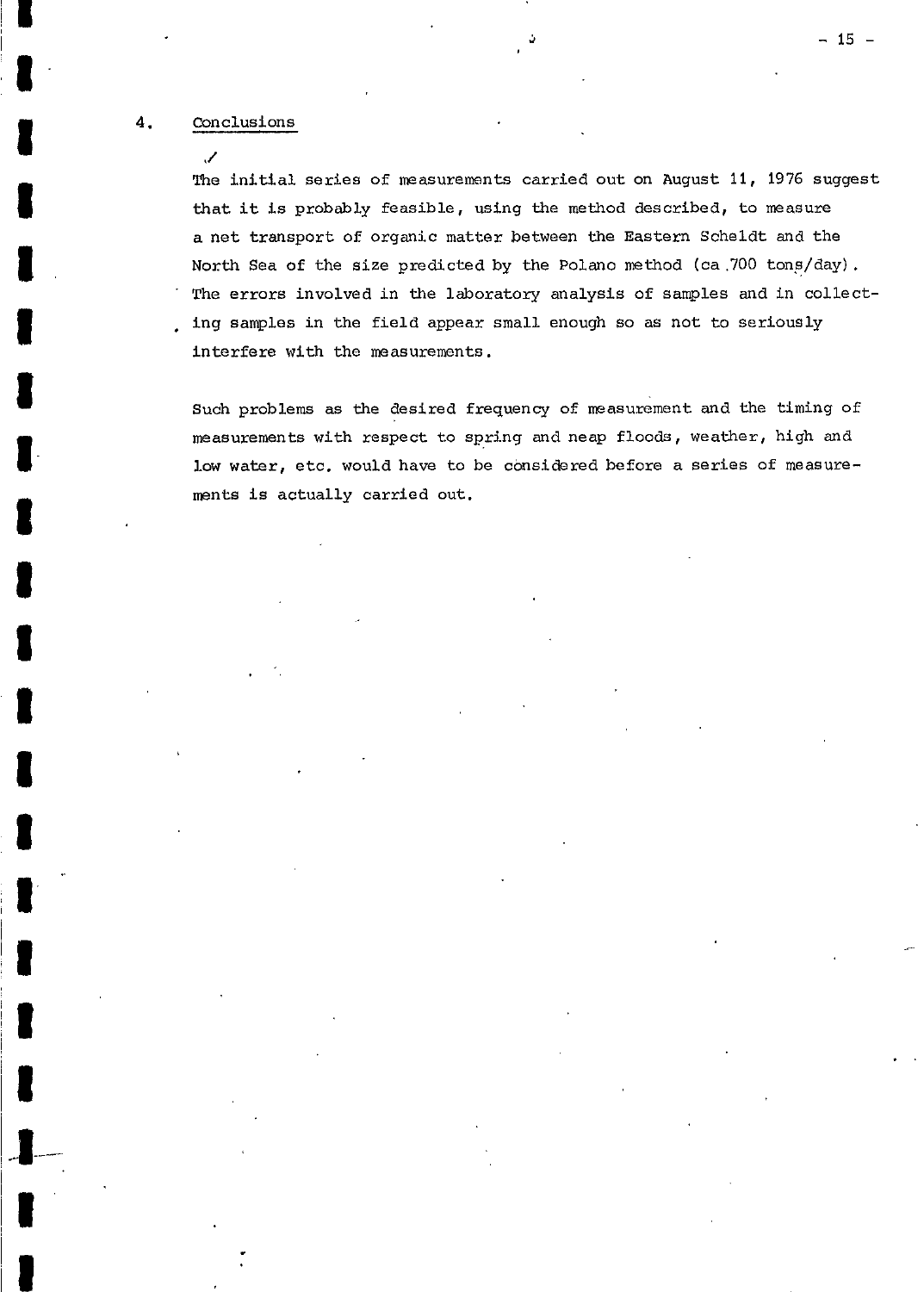#### Acknowledgemen ts

,/

**I** 

**1** 

**I** 

**I** 

**I** 

**I** 

**1** 

**I** 

**I** 

**i** 

**1** 

**I** 

**I** 

Thanks are due to M. Knoester, J.C.H. Peeters and **J.** *Al* for their stimulating advice. Special mention should be made of the effort contributed by the fie1d.workers ("velddienst") and the **lab** section as wol1 as the assistance offered by the Deltadepartment, Zierikzee **and** Hellevoetsluis, and the crews of the vessels "Delta", "Ventjager", "Orisant", and "Heerinck" without whom this work could not have been accompli shed.

#### LITERATURE

Bigelow J.H., J.C. de Haven, C. DEitEer, **P.** Eilers, J.C.H. Peeters (1977). Protecting an Estuary from Floods - a Policy Analysis of the Oosterschelde Vol. 111, Rand.

Ferguson H.A., J.H.J. Terwindt, J. Dekker, W.T. Bakker and H. v.d. Tuin' (1976). Slib in de Deltawateren. Report "Rijkswaterstaat".

Kleinjan (1934) Verslag van de in 1930, 1931 en 1932 op de Westerschelde verrichte metingen en waarnemingen. Report "Rijkswaterstaat, Directie Benedenrivieren".  $\omega$  . The set of the set of the set of the set of the set of the set of the set of the set of the set of the set of the set of the set of the set of the set of the set of the set of the set of the set of the set of the s

Manuels M.W. and H. Postma (1974). Measurements of ATP and organic carbon in suspended matter of the Dutch Wadden Sea. Neth. J. Sea **Res.** 8: 292-311.

Perkins E.J. (1974). The Biology of Estuaries and Coastal Waters, Academic Press, London , New York.

Postma H. (1961). Transport and accumulation of suspended matter in the Dutch Wadden Sea. Neth. **J.** Sea Res. 1: 148-190.

Terwindt J.H. (1967). Mud transport in the Dutch Blta Area and along the zdjacent coastline. Neth. J, Sea **Fes. 3:** 505-531.

' Wolff W.' (1977). Ecology of Marine Benthos (Symposium). **Vol.** 6, B. Baruch Library of Marine Science, Columbia, U.S.A.

- 16 -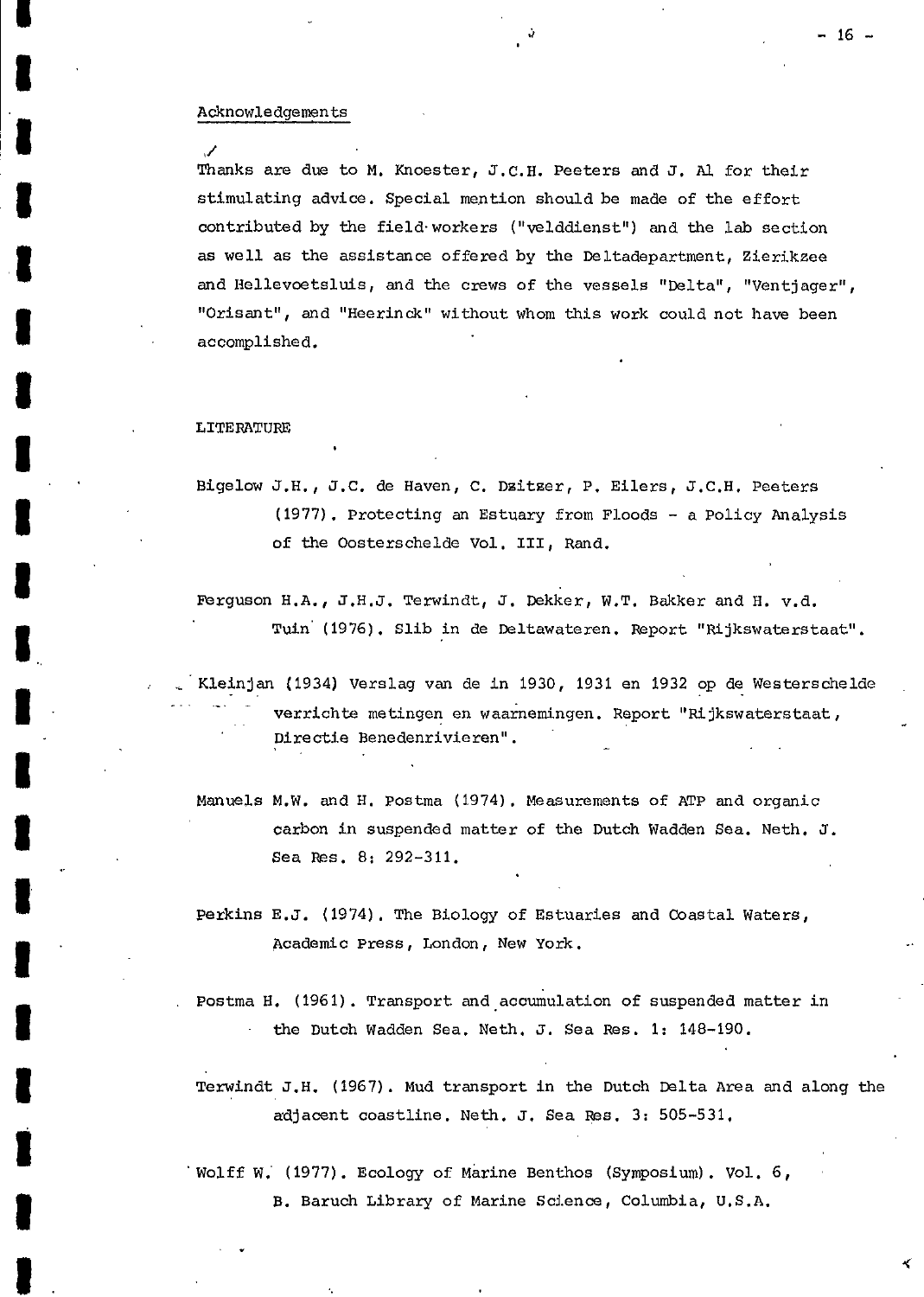



Flow prediction for August 11, 1976, over the tidal entrance Fig. 1a.

 $\mathbf{v}$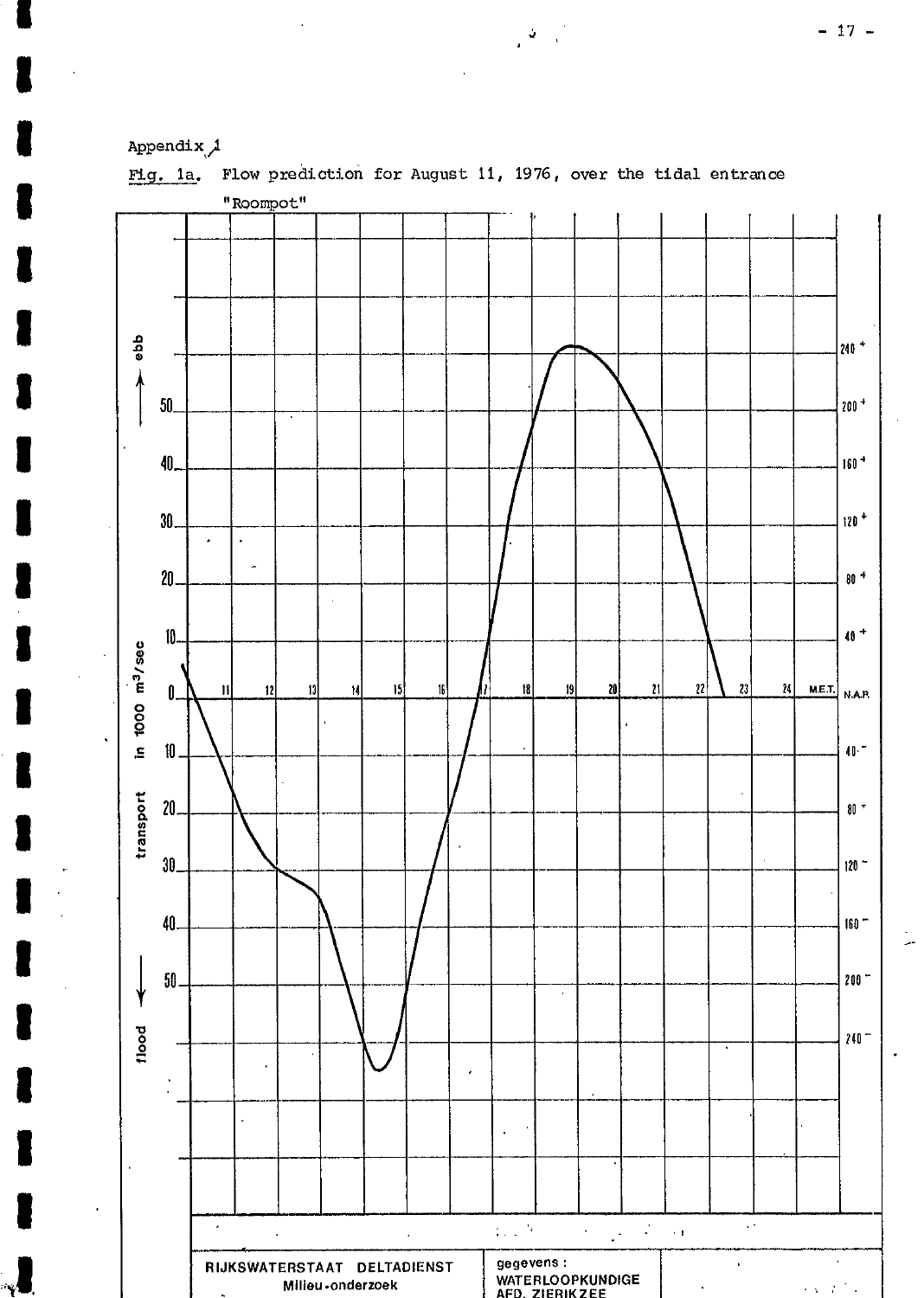

Flow prediction for August 11, 1976, over the tidal entrance Fig. 1b. .<br>"Schaar van Roggenplaat"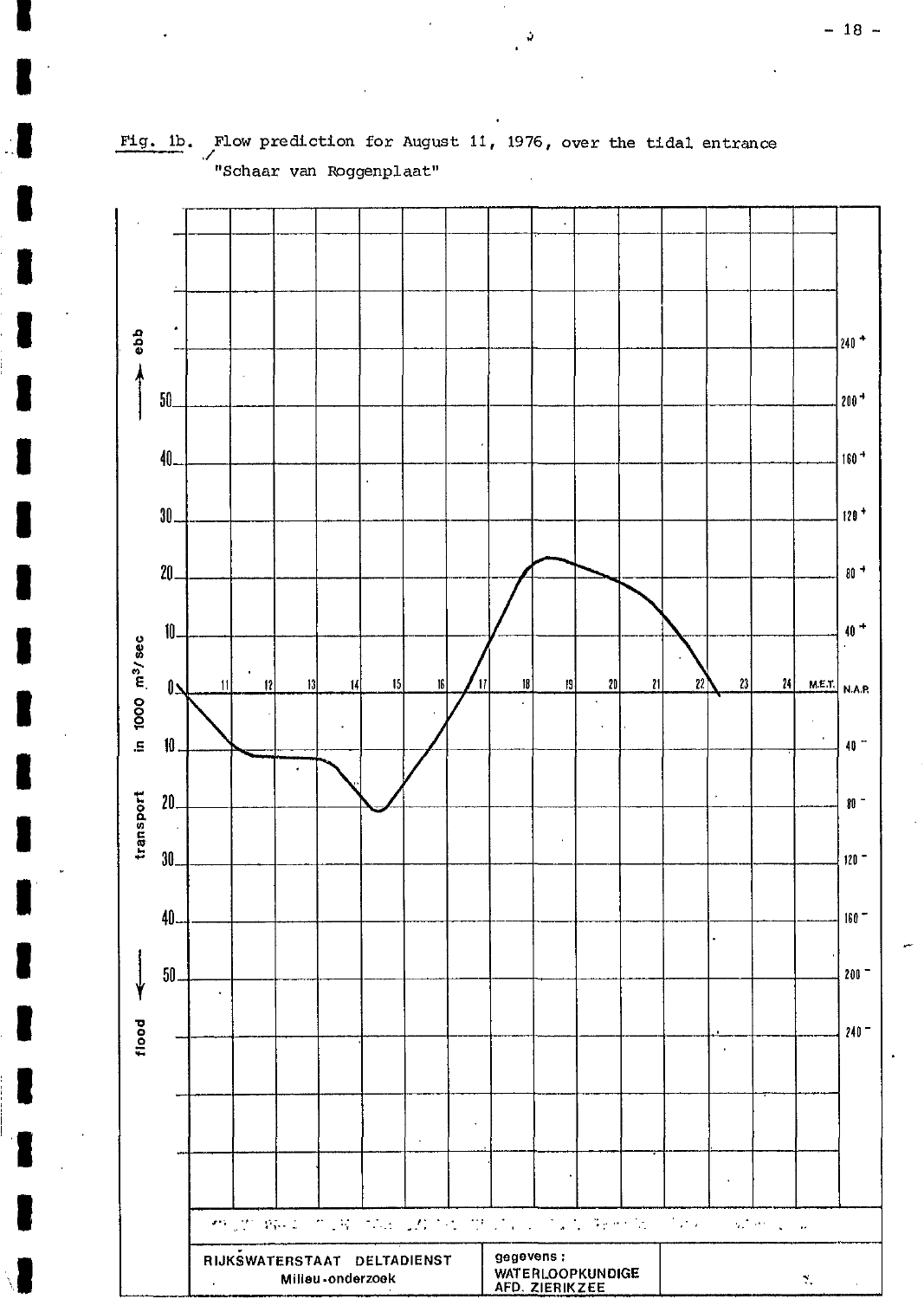

Fig. 1c. Flow prediction for August 11, 1976, over the tidal entrance "Hammen"

 $\frac{3}{2}$ 

∢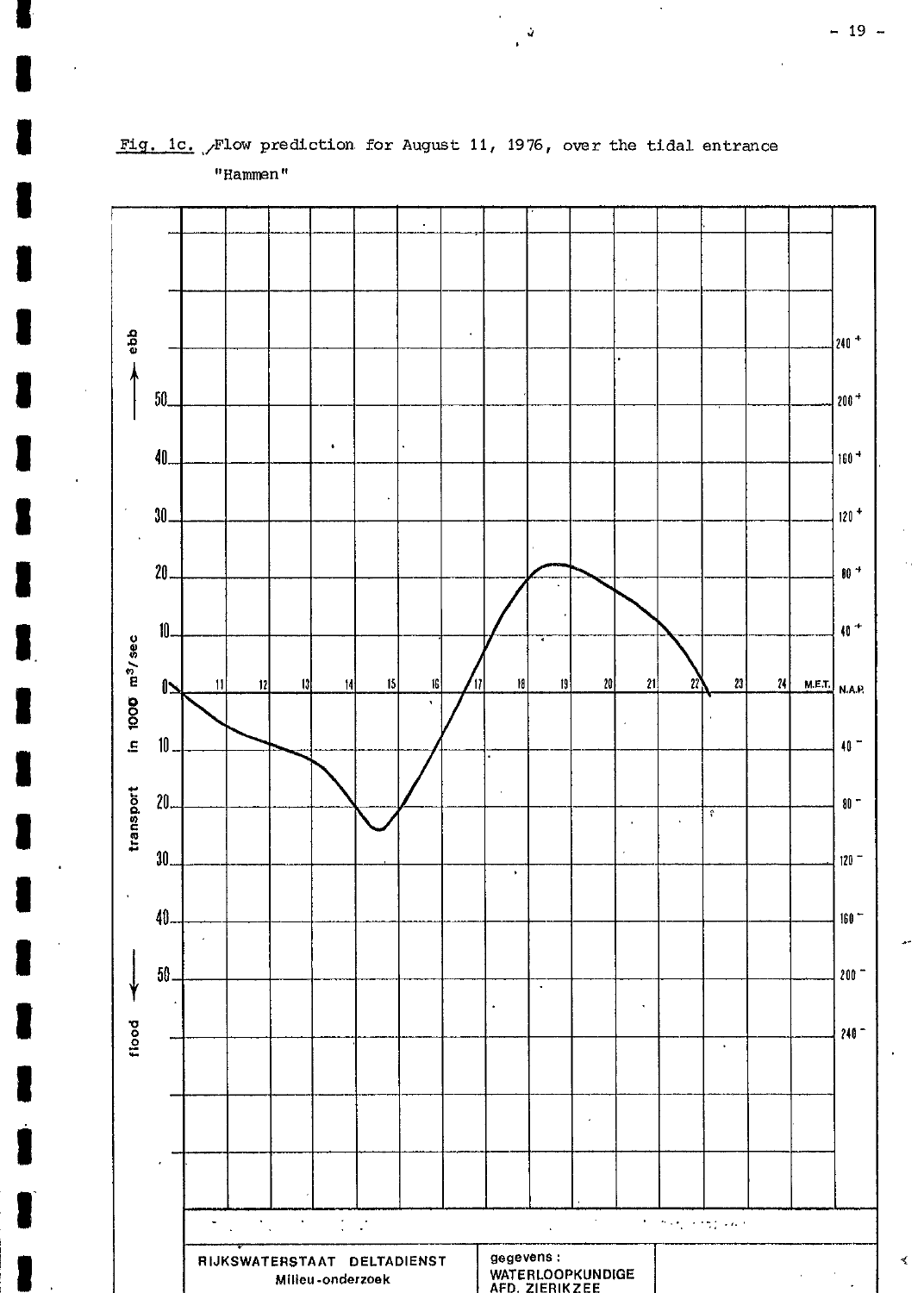

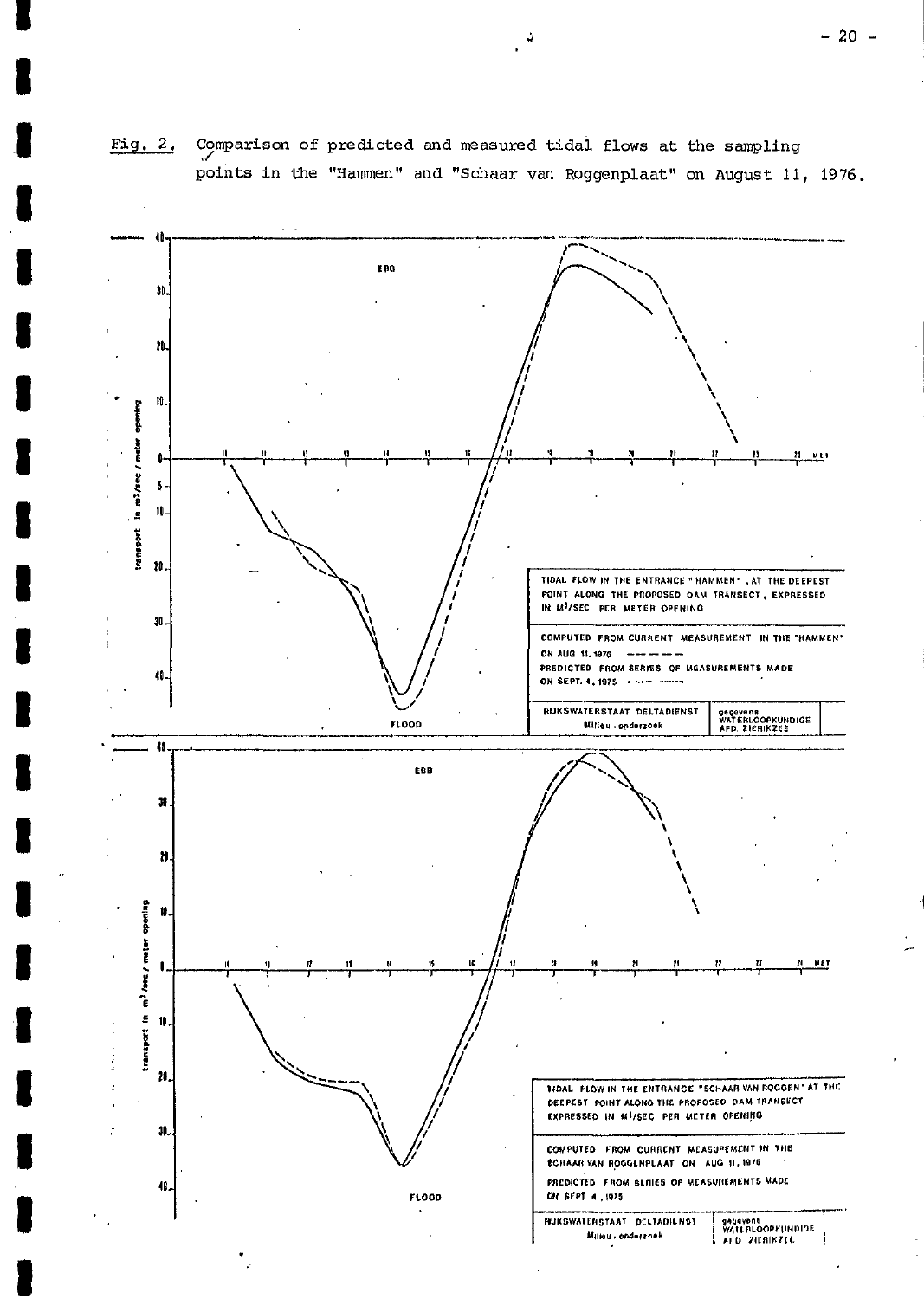# Appendix 2

 $\overline{\phantom{a}}$ 

10.42 hr.

Depth profiles of tidal current measured on August 11, 1976, in the Fig.  $1.$ tidal entrance "Schaar van Roggenplaat" by deepest point.



20°11 hr.

21:39 hr.